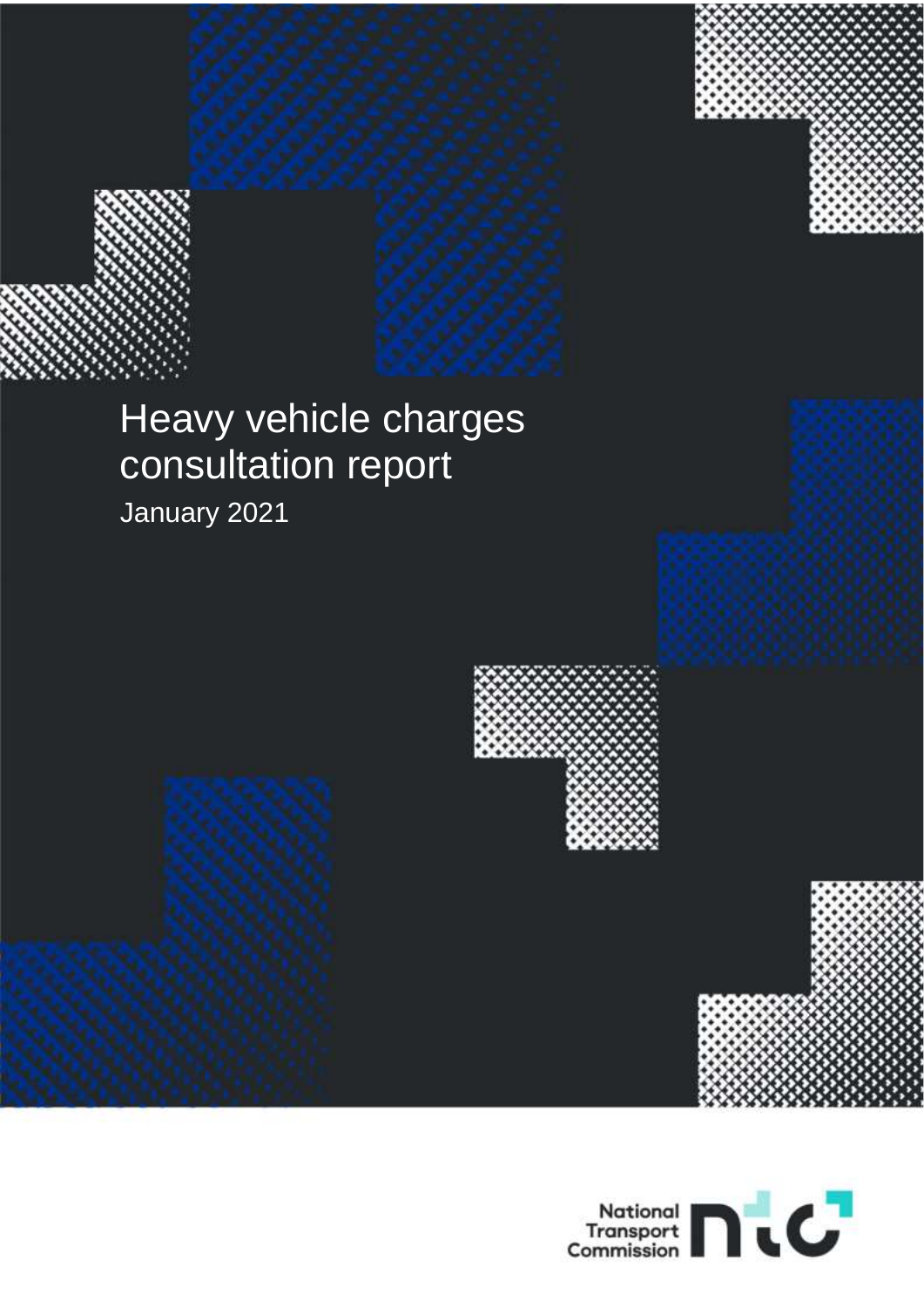## <span id="page-1-0"></span>Report outline

| <b>Title</b>                 | Heavy vehicle charges consultation report                                                                                                                                                                                                                                                                                              |  |  |
|------------------------------|----------------------------------------------------------------------------------------------------------------------------------------------------------------------------------------------------------------------------------------------------------------------------------------------------------------------------------------|--|--|
| Type of report               | <b>Consultation report</b>                                                                                                                                                                                                                                                                                                             |  |  |
| <b>Purpose</b>               | For public consultation                                                                                                                                                                                                                                                                                                                |  |  |
| <b>Abstract</b>              | The purpose of this report is to support public consultation on the<br>Infrastructure and Transport Ministers Meeting's (ITMM's) proposal to<br>increase heavy vehicle charges by 2.5 per cent for 2021–22. This is in<br>response to the end of a previous decision to freeze heavy vehicle<br>charges which expires on 30 June 2021. |  |  |
| <b>Submission</b><br>details | The NTC will accept submissions until 12 March 2021 online at<br>www.ntc.gov.au or by mail to:<br>National Transport Commission<br>Public submission - Heavy vehicle charges consultation report<br>Level 3, 600 Bourke Street<br>Melbourne VIC 3000                                                                                   |  |  |
| <b>Attribution</b>           | Source: National Transport Commission, Heavy vehicle charges<br>consultation report                                                                                                                                                                                                                                                    |  |  |
| <b>Key words</b>             | Road User Charge, heavy vehicle charges, registration charges, road<br>expenditure, charges revenue, cost base                                                                                                                                                                                                                         |  |  |
| <b>Contact</b>               | <b>National Transport Commission</b><br>Level 3/600 Bourke Street<br>Melbourne VIC 3000<br>Ph: (03) 9236 5000<br>Email: enquiries@ntc.gov.au<br>www.ntc.gov.au                                                                                                                                                                         |  |  |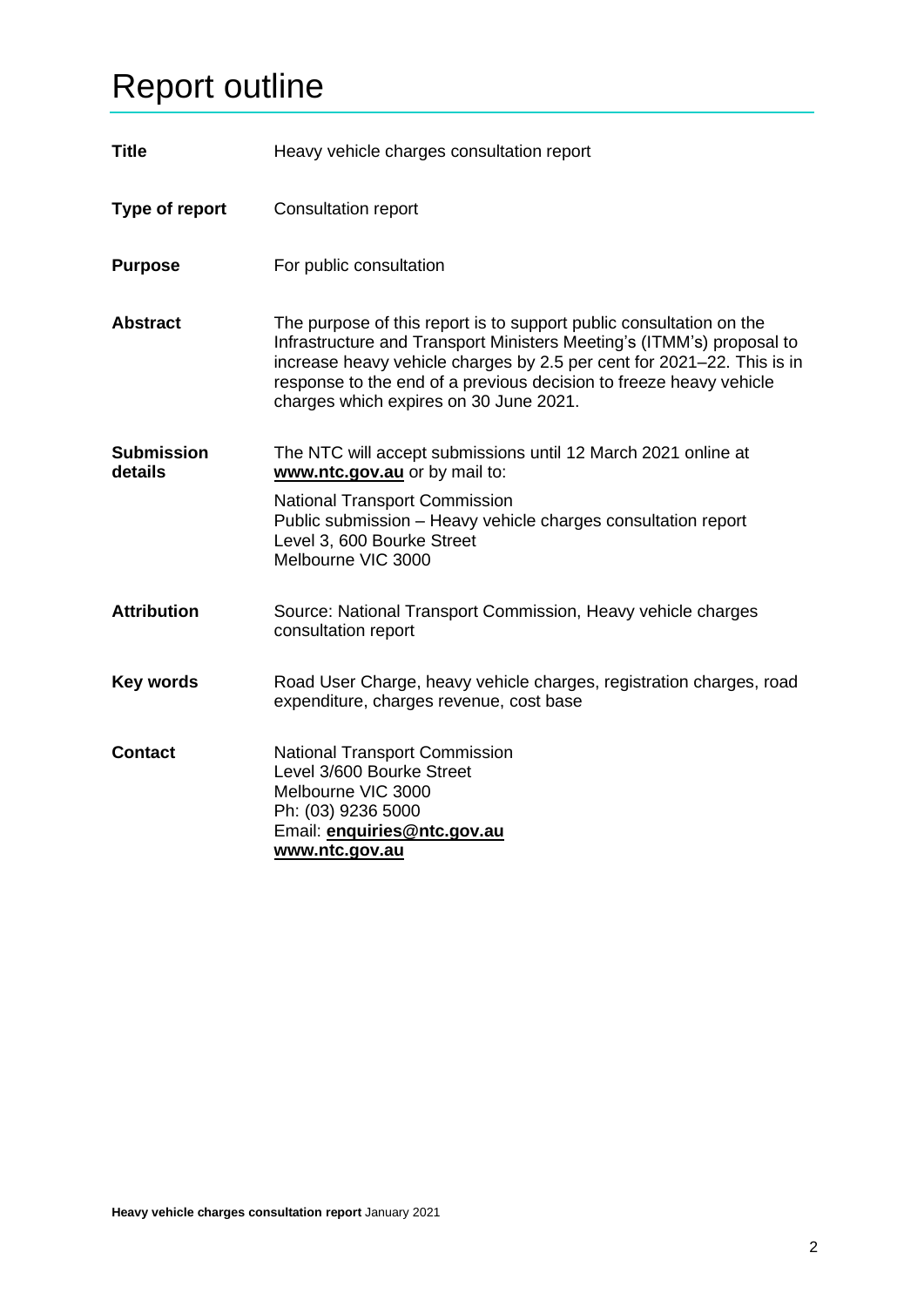## <span id="page-2-0"></span>Have your say

### **What to submit and by whom**

- **The NTC would like to hear from industry and the public.**
- The NTC welcomes submissions that respond to the issues raised in this paper.

### **Consultation question**

**Question 1:** What are your views on the Infrastructure and Transport Ministers Meeting's proposal to increase heavy vehicle registration and Road User Charges by 2.5 per cent in 2021–22?

In support of your responses to this question, we are interested in any evidence which you can provide about the following issues:

- **•** Which costs are typically passed through to customers (and to end consumers) and which costs are absorbed by vehicle owners or operators?
- Is the pump price of fuel a cost that is charged separately under typical hire-andreward contracts (such that fuel price fluctuations do not impact profit margins)?
- Does the answer depend on the size of the business and their contract bargaining power?

Any information provided on these questions will help inform Ministers about the broader context in which their final decision on heavy vehicle charges will be made.

### **When to submit**

We are seeking submissions on this consultation report by 12 March 2021.

#### **How to submit**

Any individual or organisation can make a submission to the NTC.

Visit **www.ntc.gov.au** and select 'Submissions' in the top navigation menu.

 $\Box$  Or, send a hard copy to:

National Transport Commission Public submission – Heavy vehicle charges consultation report Level 3, 600 Bourke Street Melbourne VIC 3000.

Where possible, you should provide evidence, such as data and documents, to support the views in your submission.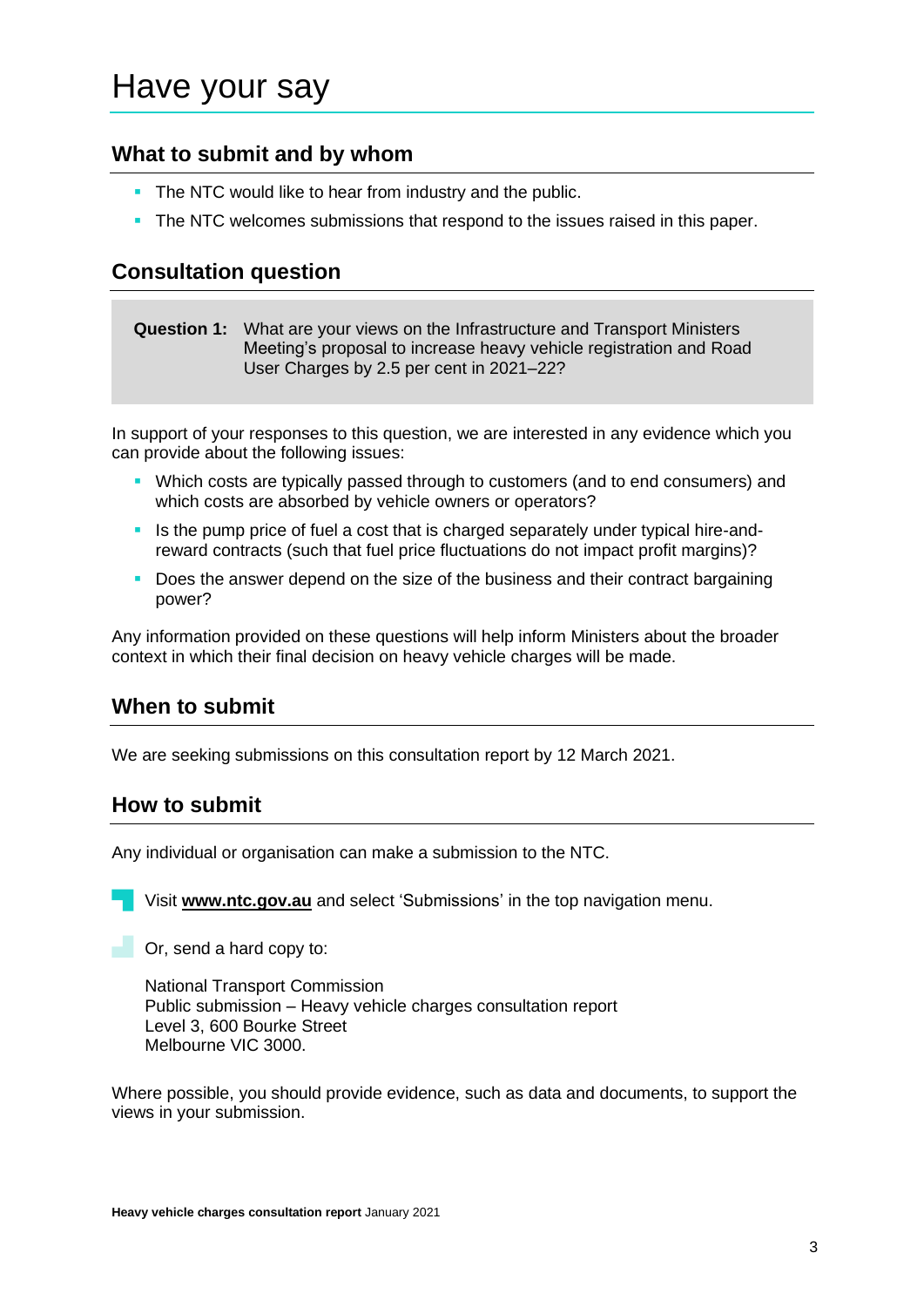#### **Publishing your submission**

Unless you clearly ask us not to, we publish all the submissions we receive online. We will not publish submissions that contain defamatory or offensive content.

The *Freedom of Information Act 1982* (Cwlth) applies to the NTC.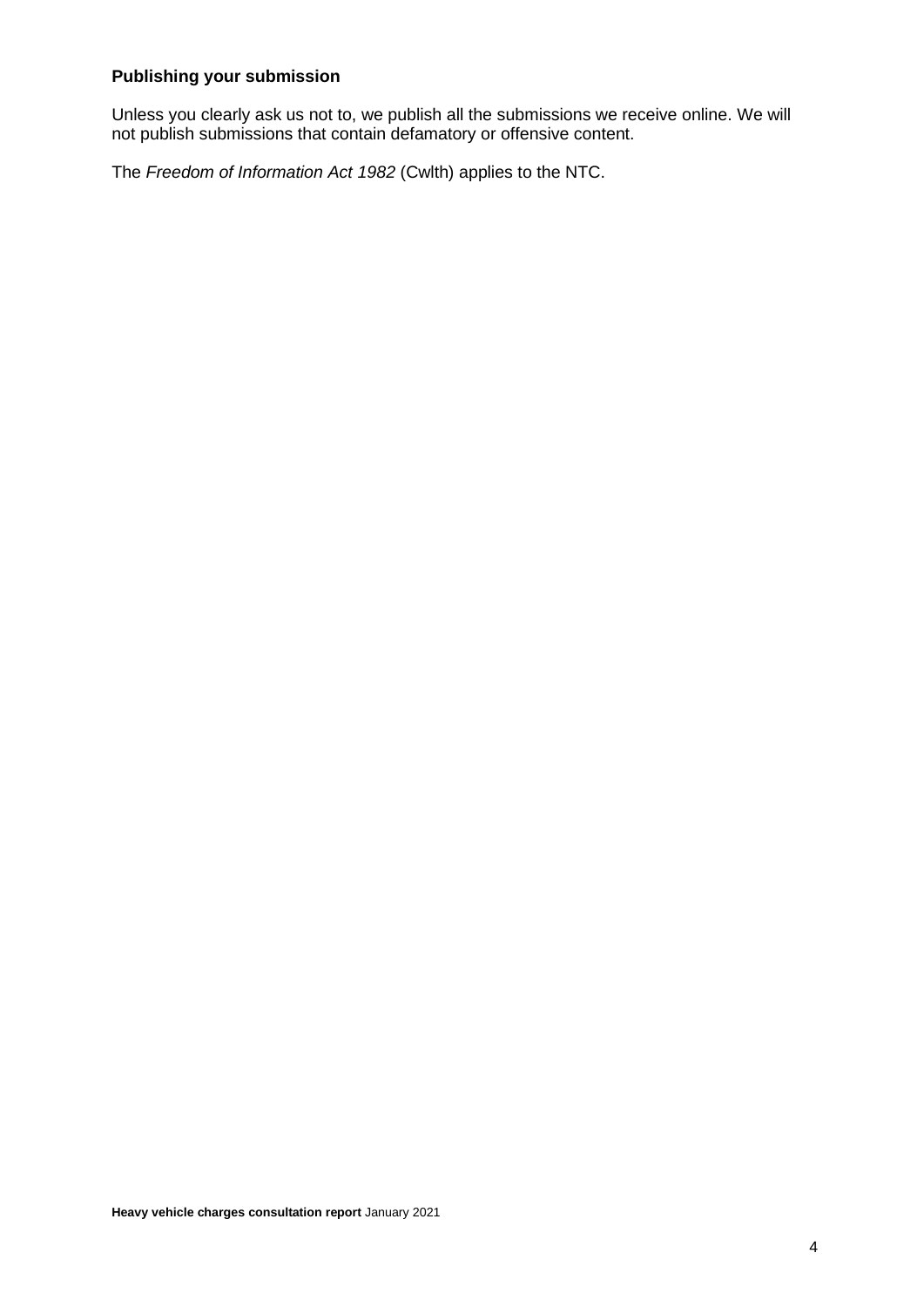## **Contents**

| 1            |               |                |                                                                          |                |
|--------------|---------------|----------------|--------------------------------------------------------------------------|----------------|
|              |               |                | 1.1 The NTC's responsibilities                                           | 7              |
|              | $1.2^{\circ}$ |                | The current 'freeze' of heavy vehicle charges is ending                  | $\overline{7}$ |
|              |               |                | 1.3 ITMM consideration                                                   | $\overline{7}$ |
|              |               |                | 1.4 Direction to the NTC                                                 | 7              |
| $\mathbf{2}$ |               |                |                                                                          | . 9            |
|              |               |                | 2.1 Heavy vehicle charges                                                | 9              |
|              |               | 2.1.1          | What are heavy vehicle charges                                           | 9              |
|              |               | 2.1.2          | NTC's role                                                               | 10             |
|              |               | 2.1.3          | Pricing principles and the importance of cost recovery                   | 10             |
|              |               | 2.1.4          | The PAYGO model                                                          | 11             |
|              |               | 2.1.5          | Legislation                                                              | 12             |
| 3            |               |                |                                                                          | 13             |
|              |               |                | 3.1 Current state - heavy vehicle cost base and revenue                  | 13             |
|              |               | 3.1.1          | Road expenditure trends                                                  | 13             |
|              |               | 3.1.2          | Changes in expenditure since 2016-17                                     | 14             |
|              |               | 3.1.3          | Expenditure in 2019-20 has remained high                                 | 15             |
|              |               | 3.1.4          | The heavy vehicle cost base has increased                                | 15             |
|              |               | 3.1.5          | Charges revenue                                                          | 16             |
|              |               | 3.1.6          | Gap between heavy vehicle cost base and revenue for 2020-21 charges year | 16             |
|              |               |                | 3.2 Costs currently exceed estimated revenue by 13.4 per cent            | 17             |
| 4            |               |                |                                                                          | 18             |
|              |               |                | 4.1 Federal Minister of Transport's proposed RUC rate                    | 18             |
|              |               |                | 4.2 Changes in registration charges                                      | 18             |
|              |               |                | 4.3 Financial Implications                                               | 19             |
|              |               |                |                                                                          |                |
|              |               | 5.1 Next steps |                                                                          | 21             |
|              |               |                |                                                                          |                |
|              |               |                |                                                                          |                |
|              |               |                |                                                                          |                |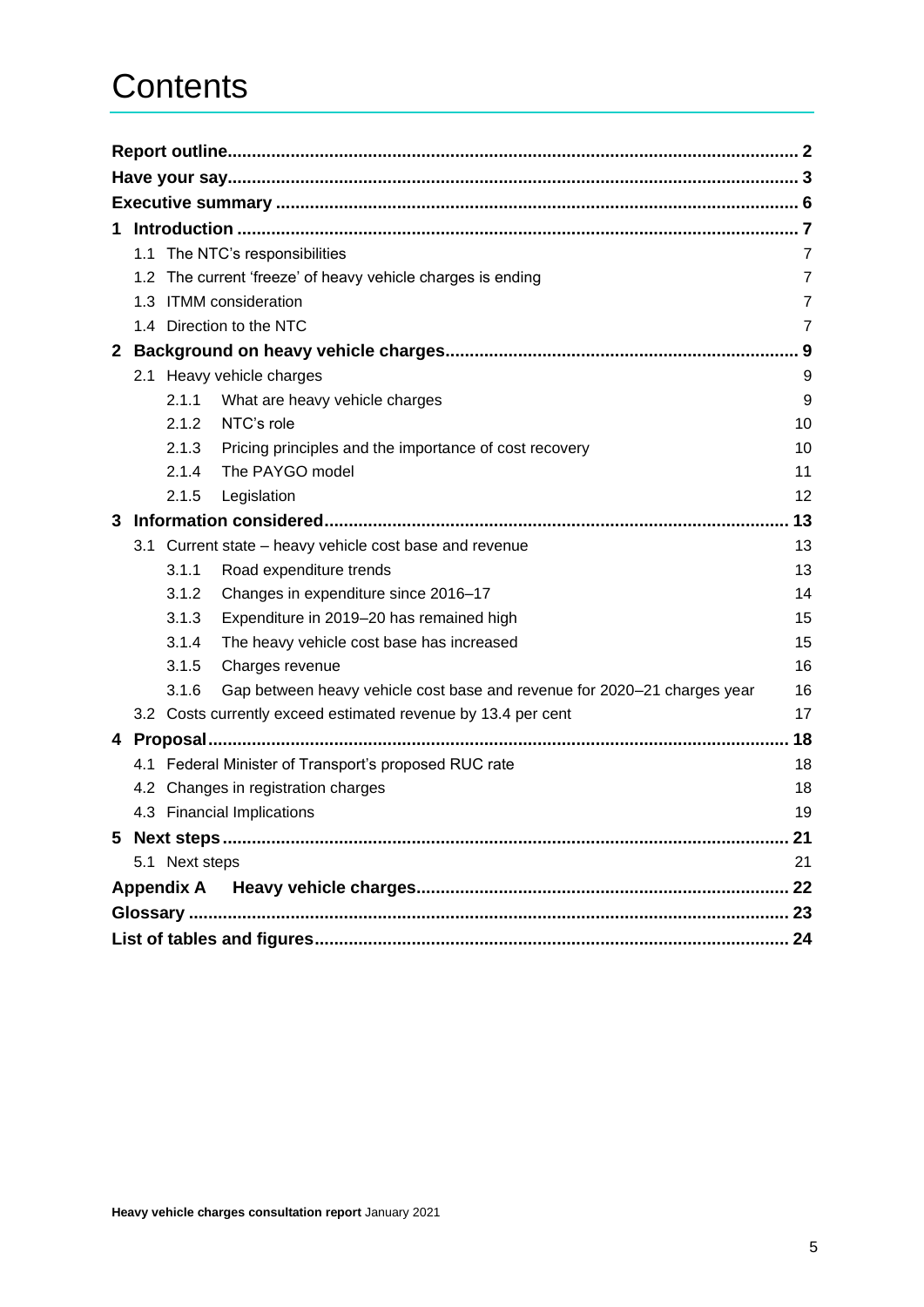#### <span id="page-5-0"></span>**Introduction**

The Infrastructure and Transport Ministers Meeting (ITMM) has requested the NTC to undertake a public consultation process on a proposed increase to heavy vehicle charges in 2021–22.

This consultation supports the Deputy Prime Minister and Minister for Infrastructure, Transport and Regional Development's obligations as Transport Minister under the *Fuel Tax Act 2006* (Cth).

#### **Current situation – heavy vehicle cost recovery**

The NTC estimates that to ensure governments recover the amount spent on providing roads to heavy vehicles in 2019–20, current heavy vehicle charges would need to rise by 13.4 per cent for 2021–22. If no decision is taken by ITMM, heavy vehicle charges would be automatically increased by 13.4 per cent for 2021–22 under the annual adjustment formula contained in the Heavy Vehicle Charges Model Law (the Model Law).

#### **Increase to state and territory registration charges**

The proposal is that a 2.5 per cent increase be applied to the roads component of registration charges in 2021–22. The regulatory component of registration charges will be reset on a cost recovery basis for 2021–22, with minimal changes expected. This means that the overall increase in total registration charges including both regulatory and roads components is expected to be slightly below 2.5 per cent.

#### **Increase to the Commonwealth Road User Charge (RUC)**

The proposal is that a 2.5 per cent increase be applied to the RUC in 2021–22. This will increase the RUC to 26.4 cents per litre on 1 July 2021.

**Question:** What are your views on the proposal to increase heavy vehicle registration and Road User Charges by 2.5 per cent in 2021–22?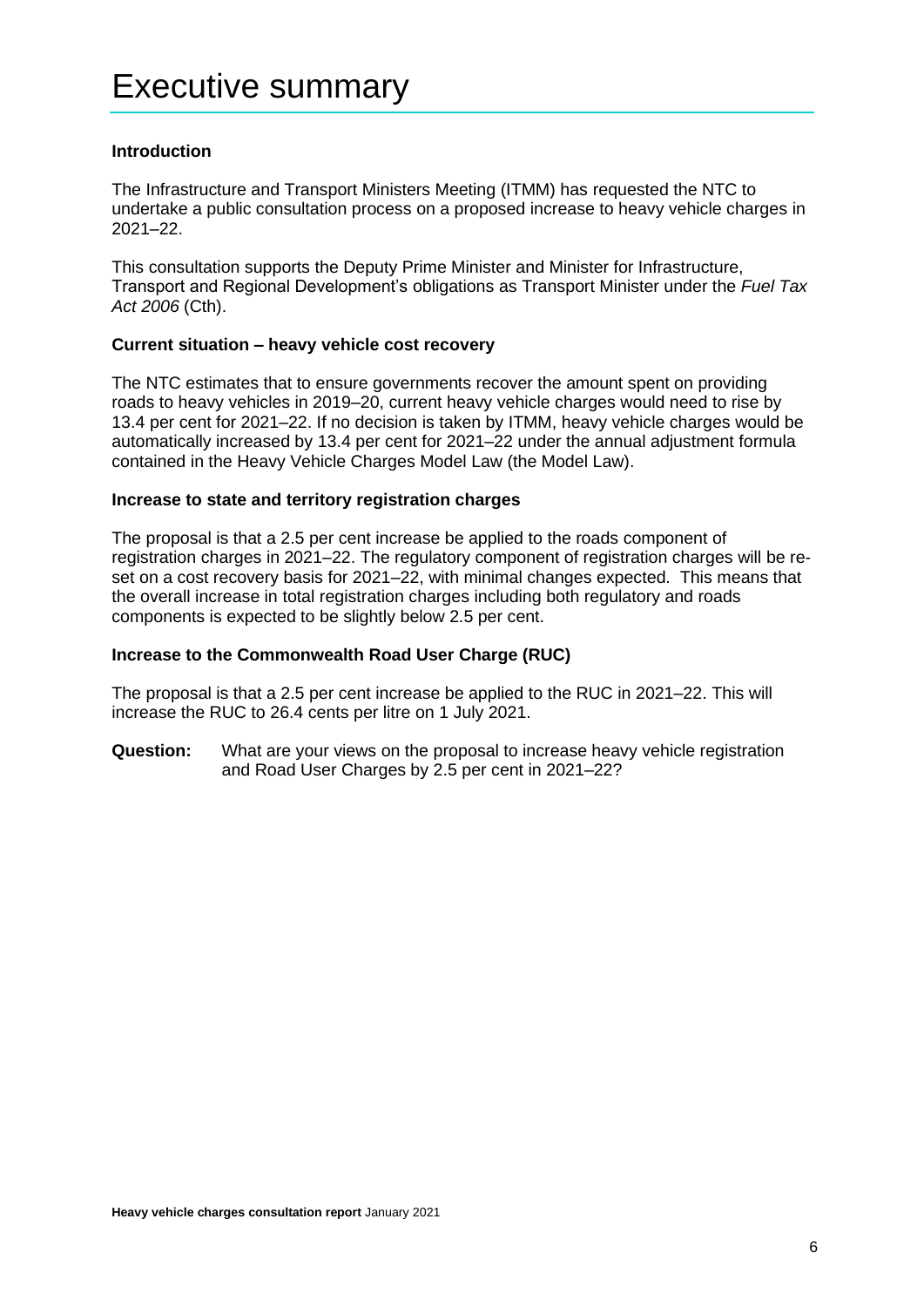#### <span id="page-6-0"></span>**Key points**

- The current decision to 'freeze' heavy vehicle charges is ending.
- ITMM has asked for public consultation on a potential increase to both registration charges and the Road User Charge (RUC) of 2.5 per cent in 2021– 22.

## <span id="page-6-1"></span>**1.1 The NTC's responsibilities**

The National Transport Commission (NTC) has ongoing responsibilities for recommending heavy vehicle charges to ITMM. These charges are intended to apply nationally and are set to fully recover the share of road construction and maintenance costs that can be allocated to heavy vehicles.

## <span id="page-6-2"></span>**1.2 The current 'freeze' of heavy vehicle charges is ending**

In May 2020, the Transport and Infrastructure Council (the predecessor of ITMM) resolved that charges be frozen for 2020-21. The Council took this decision considering the extraordinary contraction in economic activity and income expected for the June quarter of that year. By freezing charges, the Council expressed its support for the operators of heavy vehicles, many of whom are small businesses. The Council noted that some were working hard under tight margins to keep essential goods moving during the COVID-19 pandemic, while others were experiencing a severe downturn in work. This freeze decision ends on 30 June 2021.

## <span id="page-6-3"></span>**1.3 ITMM consideration**

National heavy vehicle charges, which are designed to recover the heavy vehicle share of road expenditure, have essentially been static since 2014.

ITMM has asked for consultation on a potential increase to charges of 2.5 per cent in 2021– 22. This proposed increase is consistent with the previous decision that charges be increased by 2.5% each in 2020–21 and 2021–22, which was the subject of public consultation in late 2019 and early 2020.

The proposed increase would be significantly less than the amount of 13.4 per cent estimated as necessary to fully recover the heavy vehicle share of recent road construction and maintenance costs in 2021–22.

## <span id="page-6-4"></span>**1.4 Direction to the NTC**

ITMM requested the NTC to undertake a public consultation process on a proposed increase to heavy vehicle charges in 2021–22 on 21 December 2020. This consultation process will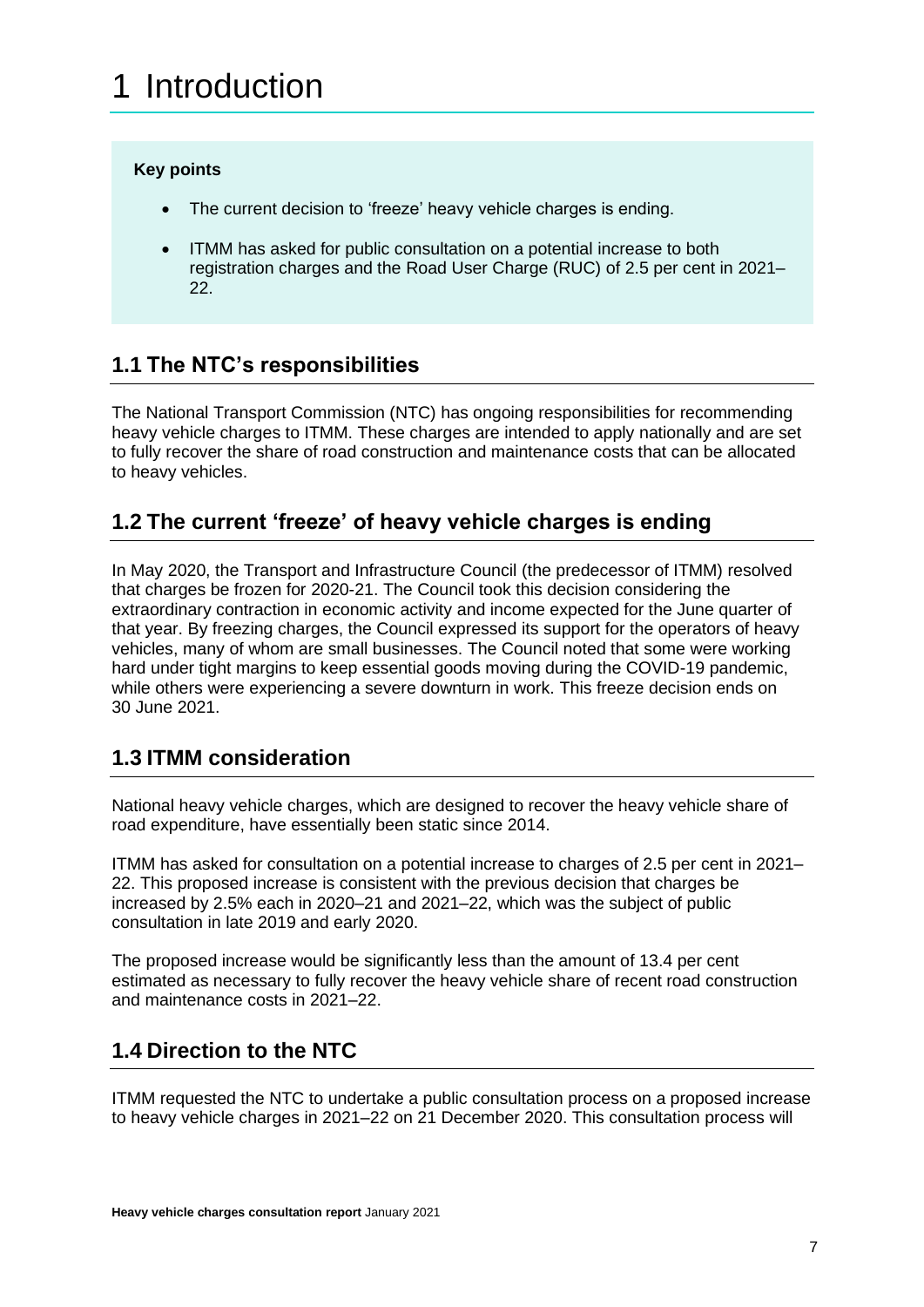include a proposed increase to the RUC, to satisfy the requirement for the Deputy Prime Minister to consult on this increase under the *Fuel Tax Act 2006* (Cth).

Under the *Fuel Tax Act 2006* (Cth)*,* prior to determining to increase the RUC, the Transport Minister is required to make public the proposed increased rate of the RUC, and any information relied upon in reaching the proposed increase, for at least 60 days, and must consider comments received from the public within the period specified.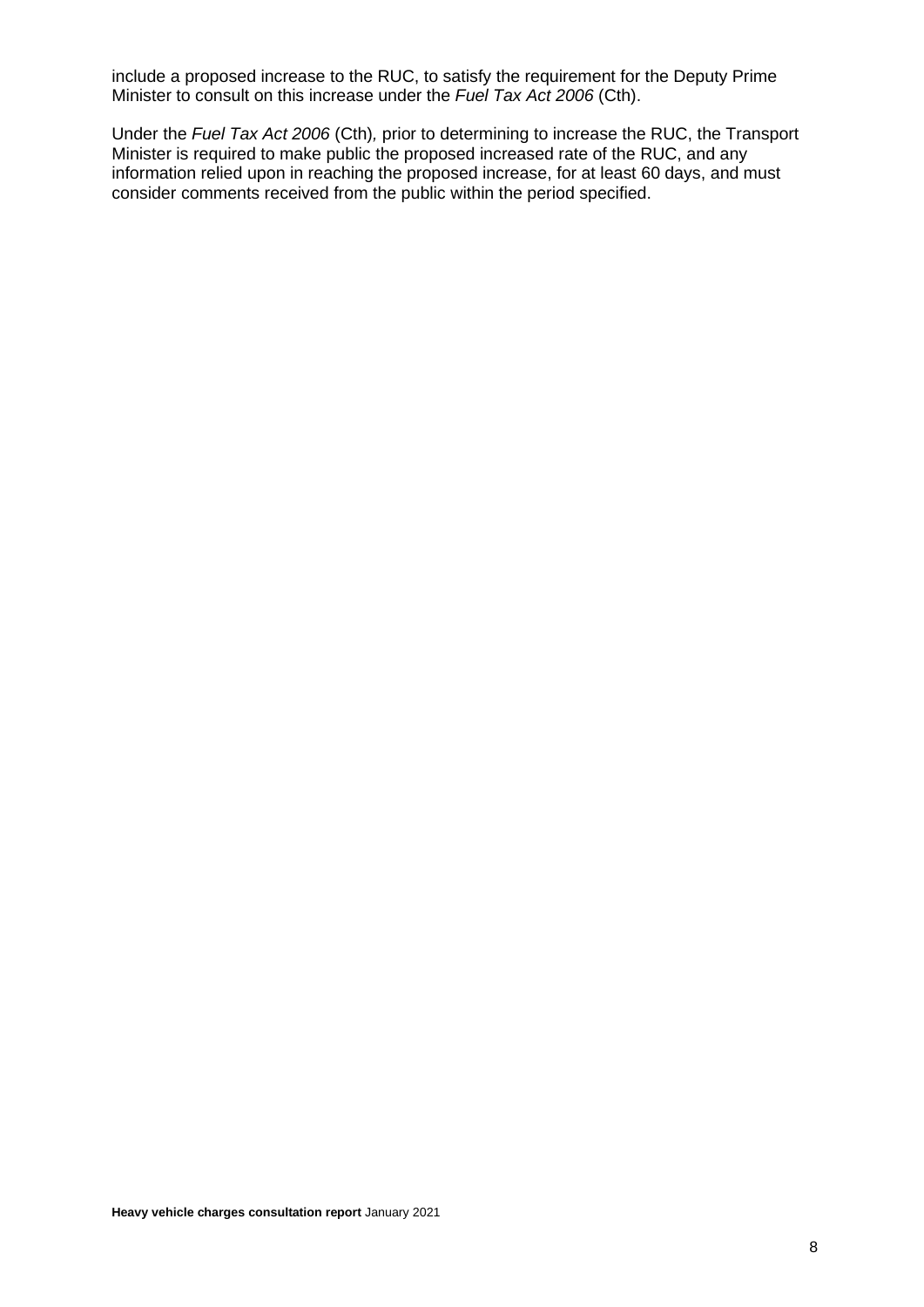#### <span id="page-8-0"></span>**Key points**

- Heavy vehicle charges apply to all vehicles with a Gross Vehicle Mass (GVM) of above 4.5 tonnes.
- They consist of a Road User Charge (RUC) on diesel fuel and a yearly registration charge comprising roads and regulatory components.
- Charges are set using the PAYGO model which calculates the heavy vehicle cost base based on historical government road expenditure and road usage data.
- ITMM decides on heavy vehicle charges. The NTC provides advice to ITMM to support its decision-making.
- The binding pricing principles governing the NTC's advice have a strong focus on achieving full cost recovery of allocated costs over time.
- The RUC is implemented under the Commonwealth *Fuel Tax Act 2006*. The RUC is implemented as a fuel tax credit.
- Registration charges are implemented through the Heavy Vehicle Charges Model Law. The charges have legislative force once the Model Law is adopted by states and territories.

## <span id="page-8-1"></span>**2.1 Heavy vehicle charges**

#### <span id="page-8-2"></span>**2.1.1 What are heavy vehicle charges**

Heavy vehicles include all vehicles with a Gross Vehicle Mass (GVM) of above 4.5 tonnes.

There are three components to the charges paid by heavy vehicles:

- **The diesel fuel charge (also known as the Road User Charge or RUC), administered** by the Commonwealth Government.
- **The roads component of the registration charge, as applied by state and territory** governments, which reflects the amount of damage that each type of heavy vehicle does to the road.
- The regulatory proportion of the registration charge, which is applied to cover the operating cost of the National Heavy Vehicle Regulator (NHVR).

The diesel fuel charge and registration charge are linked to government expenditure on roads. The amount to cover the cost of the NHVR is designed to reflect the NHVR's budget, which is approved by ITMM.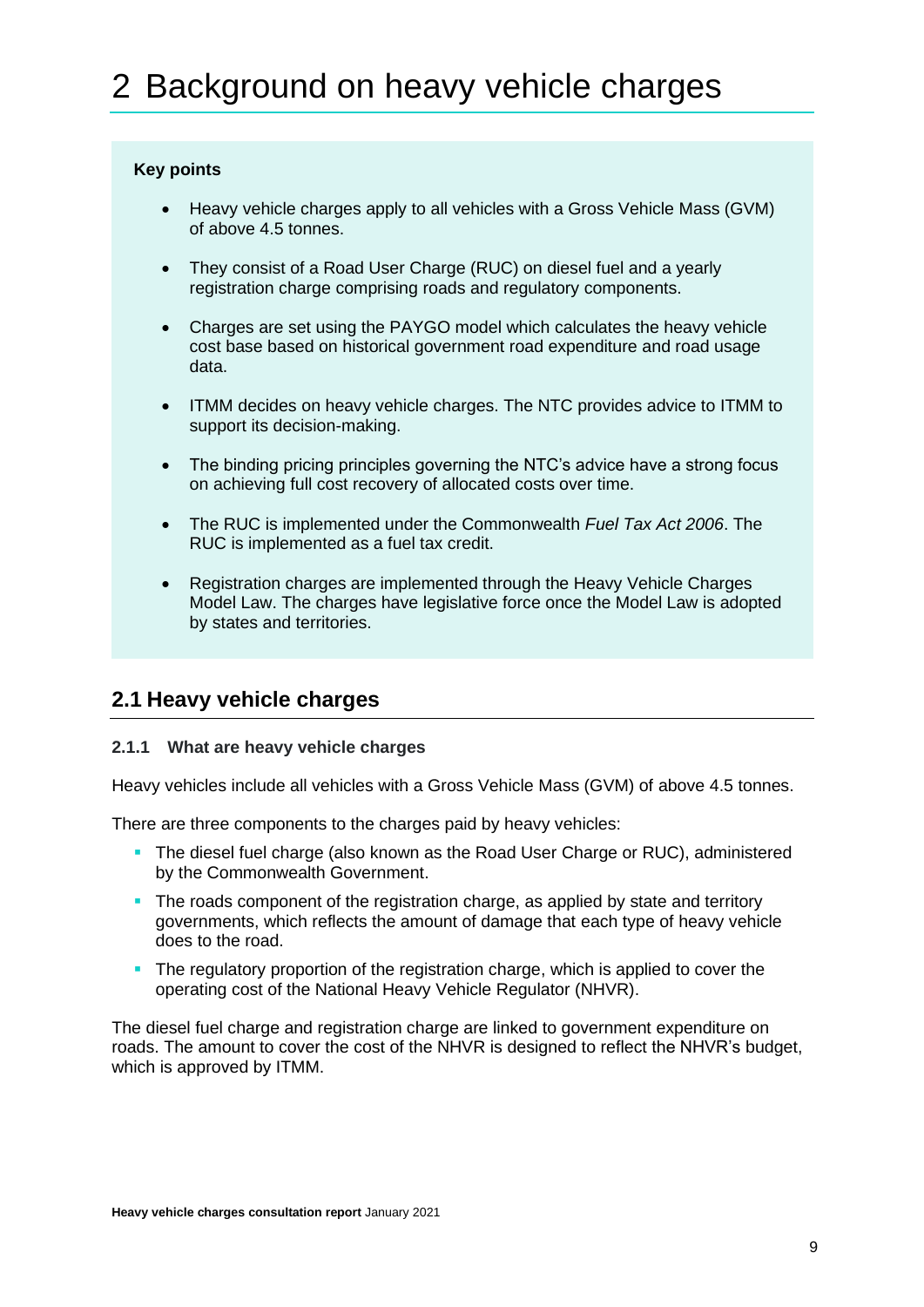#### <span id="page-9-0"></span>**2.1.2 NTC's role**

The NTC has ongoing responsibilities for recommending heavy vehicle charges to ITMM<sup>1</sup>. These charges are intended to apply nationally and are set to fully recover the share of road construction and maintenance costs that can be allocated to heavy vehicles.

#### <span id="page-9-1"></span>**2.1.3 Pricing principles and the importance of cost recovery**

A set of guiding principles govern the application of the cost recovery methodology. These pricing principles were agreed by the Australian Transport Council (a predecessor of ITMM) and the Council of Australian Governments (COAG), and are binding on the NTC.

The current pricing principles were designed to guide the NTC towards an outcome that efficiently recovers the cost of providing road infrastructure for heavy vehicles. In addition, the principles also take into account issues of relevant public interest, such as fairness and equity.

The COAG principles**<sup>2</sup>** are:

*"ATC direct the NTC, in developing its Determination, to apply principles and methods that* 

- *1. ensure the delivery of full cost recovery in aggregate,*
- *2. further develop indexation adjustment arrangements to ensure the ongoing delivery of full expenditure recovery in aggregate and*
- *3. remove cross-subsidisation across different heavy vehicle classes,*

*recognising that transition to any new arrangement may require a phased approach".*

#### ATC/SCOTI guiding principles<sup>3</sup>

*"National heavy vehicle road use prices should promote optimal use of infrastructure, vehicles and transport modes. This is subject to the following:*

- *1. full recovery of allocated infrastructure costs while minimising both the over and under recovery from any class of vehicle*
- *2. cost effectiveness of pricing instruments*
- *3. transparency*
- *4. the need to balance administrative simplicity, efficiency and equity (e.g. impact on regional and remote communities/access)*
- *5. the need to have regard to other pricing applications such as light vehicle charges, tolling and congestion."*

Both the ATC and COAG principles are standing principles until the relevant authority changes them and are binding on the NTC.

<sup>&</sup>lt;sup>1</sup> Under th[e Inter-Governmental Agreement for Regulatory and Operational Reform in Road, Rail and Intermodal Transport](http://www.ntc.gov.au/Media/Reports/%280AAD626F-5961-0DFA-6508-258B5697EBBD%29.pdf) 2003, and in accordance with the pricing principles.

<sup>2</sup> Endorsed at its meeting of 13 April 2007.

<sup>3</sup> Approved by ATC in August 2004 and reaffirmed in May 2007. Note: SCOTI is the Standing Council on Transport and Infrastructure, a predecessor of ITMM.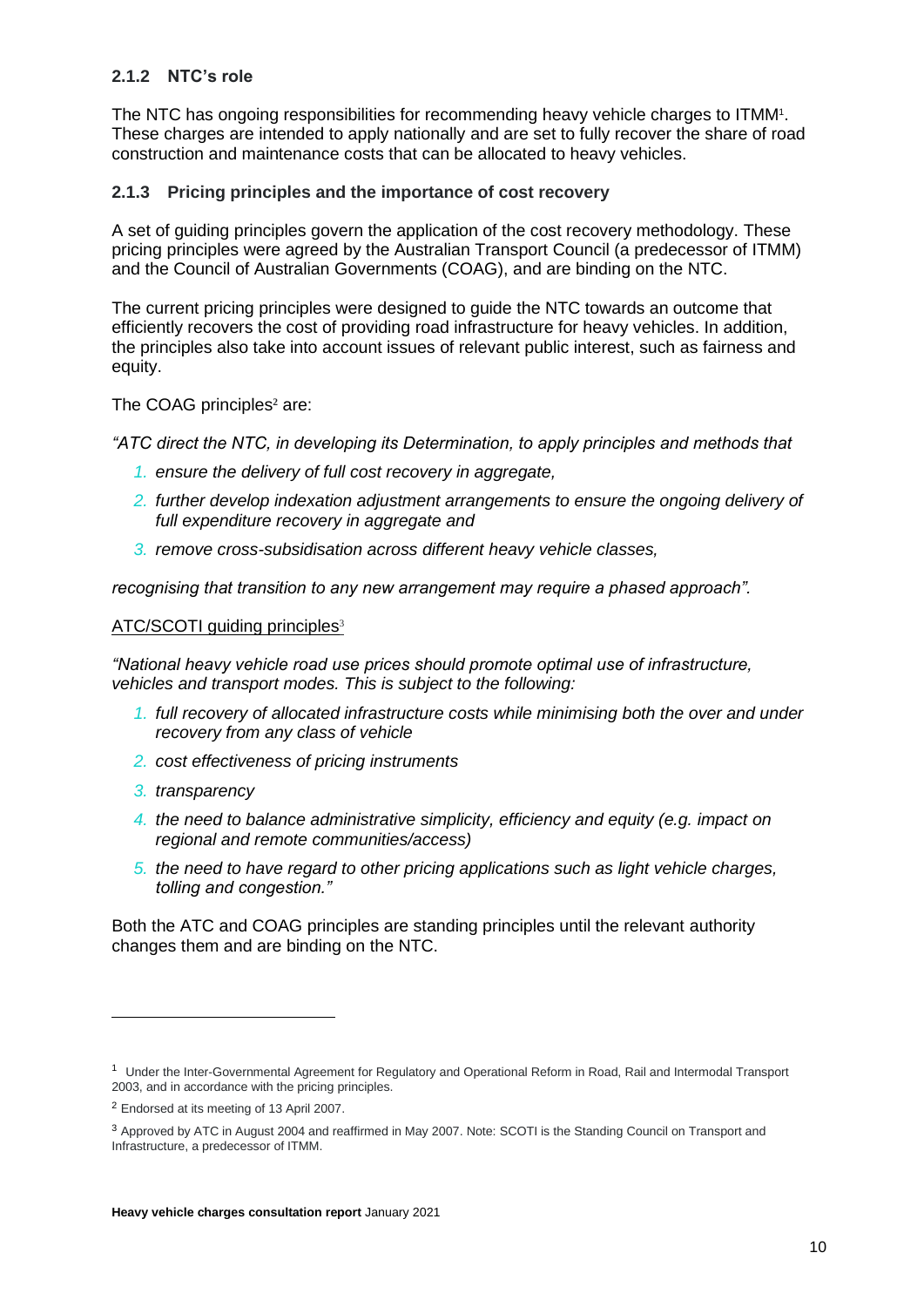#### <span id="page-10-0"></span>**2.1.4 The PAYGO model**

Each year, jurisdictions provide the NTC with a completed road expenditure template which covers all road construction and maintenance costs (light and heavy vehicles). Data from the Australian Bureau of Statistics Government Financial Statistics Series is used to account for local government expenditure on roads. A cost base is then established with the heavy vehicle portion recovered via heavy vehicle charges. Figure 1 provides an overview of the existing PAYGO system.





The cost base is calculated by taking a weighted 7-year average of the historic financial costs of providing roads. These costs, which are measured in a number of expenditure categories, are then allocated between vehicle classes on the basis of:

- a cost allocation matrix<sup>4</sup>
- usage data including vehicle kilometres travelled, ESA-kilometres travelled, AGMkilometres travelled, and PCU-kilometres travelled<sup>5</sup>.

Based on the costs allocated to each vehicle class, the NTC then recommends a set of heavy vehicle charges that recovers the heavy vehicle cost base in total while ensuring each vehicle class, on average, pays at least the attributable costs allocated to the vehicle category.

Figure 2 illustrates how the NTC processes this information and makes recommendations to ITMM. The NTC's advice on heavy vehicle charges is informative and decisions on setting heavy vehicle charges are made by ITMM.

<sup>&</sup>lt;sup>4</sup> The cost allocation matrix has been developed over time with input from industry and experts and has been subject to consultation. The current matrix was first approved as part of the 2007 Heavy Vehicle Charges Determination.

<sup>5</sup> ESA stands for Equivalent Standard Axles, a measure of road wear caused by a vehicle, AGM stands for Average Gross Mass, a measure of vehicle weight, and PCU stands for Passenger Car Unit, a measure of the footprint of a vehicle.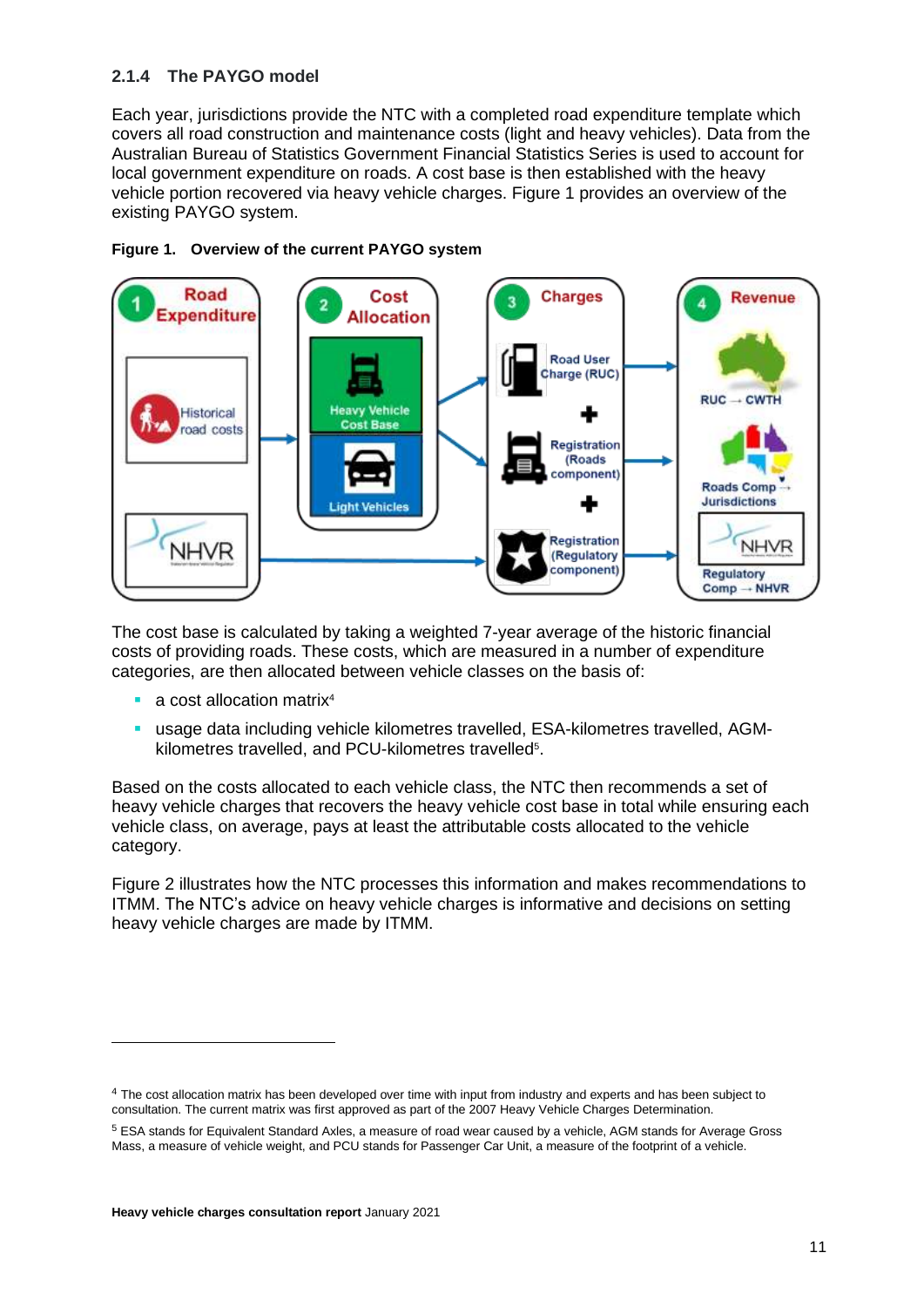**Figure 2. Overview of existing PAYGO regulatory process**



Determinations where all aspects of the model and the resulting heavy vehicle charges are reviewed (taking into account the pricing principles and other directions from government) are carried out infrequently. In the years between determinations, an annual adjustment formula is used to ensure that heavy vehicle charges continue to recover the heavy vehicle cost base. This formula is included in the Heavy Vehicle Charges Model Law and is intended to automatically adjust heavy vehicle charges without the need for ITMM to approve the change.

In simple terms, the annual adjustment formula works out a single percentage increase or decrease that is applied to all registration charges and to the RUC rate, which takes into account the gap between the most recent cost base and the previous year's cost base, as well as growth in the vehicle fleet and fuel consumption by heavy vehicles.

#### <span id="page-11-0"></span>**2.1.5 Legislation**

The RUC is implemented under the Commonwealth *Fuel Tax Act 2006*. It is implemented as a fuel tax credit.

The *Fuel Tax Act 2006* (Cth) requires that the Transport Minister (the Minister) determine the amount of RUC paid by heavy vehicle operators. The Act requires that the minister conducts a public consultation process before increasing the rate of the RUC.

The consultation period must be at least 60 days and the minister must make available the proposed increased rate of RUC, and any information that was relied on in determining the proposed increased rate.

The *Fuel Tax Act 2006* then requires the minister to consider any comments received, within the period specified by the minister, from the public in relation to the proposed increased rate.

Registration charges are implemented through the Heavy Vehicle Charges Model Law. This contains the schedules of heavy vehicle registration charges agreed by ITMM. The Model Law also provides a formula to calculate an annual adjustment for charges in the years between determinations. The charges have legislative force once the Model Law is adopted by states and territories.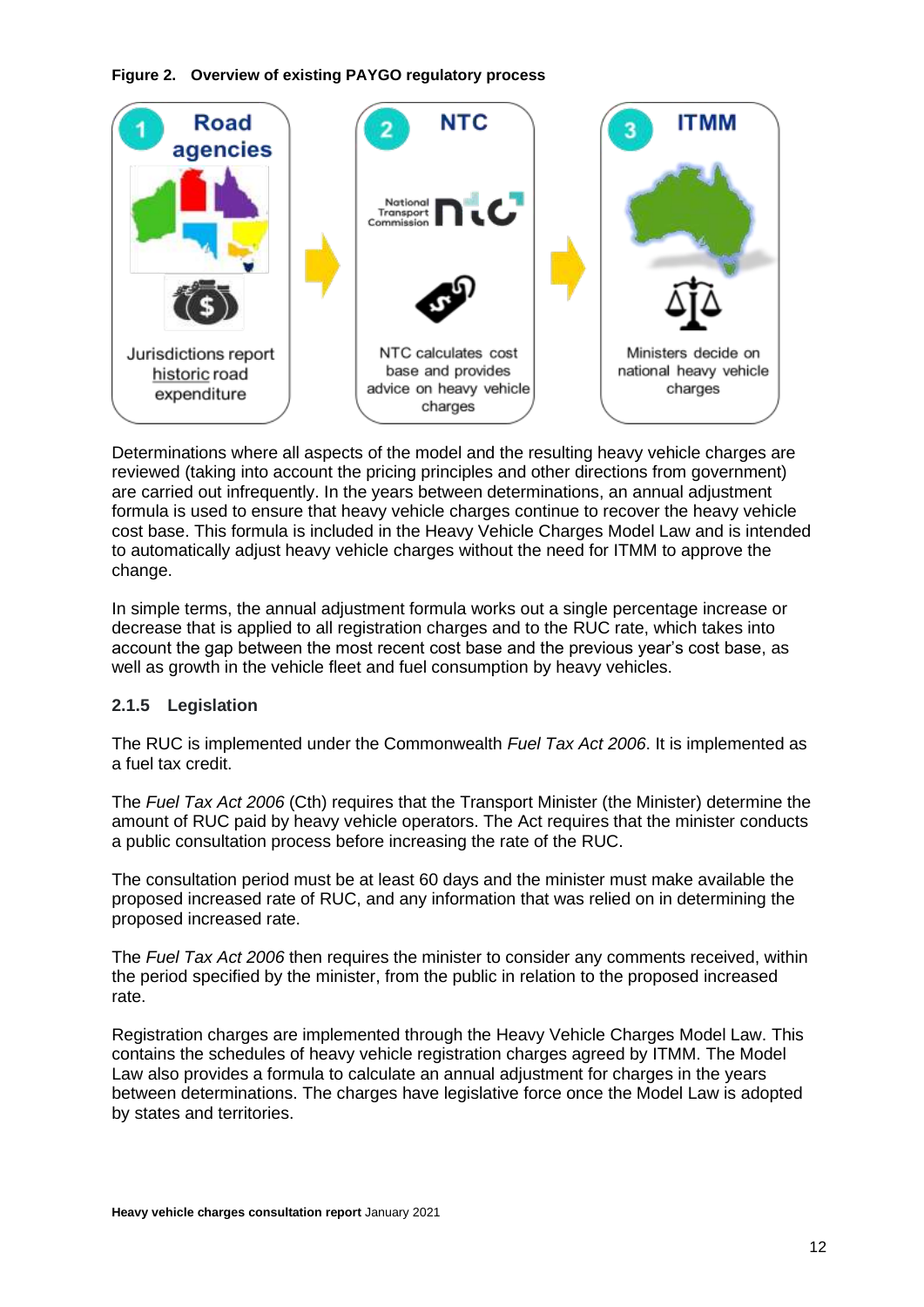#### <span id="page-12-0"></span>**Key points**

- Road expenditure by jurisdictions increased significantly in 2017–18 and 2018– 19 and remained high in 2019–20.
- As a result of increases in total road expenditure and changes in the composition of that expenditure, the heavy vehicle cost base for the 2021–22 charges year is now \$3.817 billion.
- Heavy vehicle charges revenue has remained relatively static due to the revenue and charges 'freezes' that applied to heavy vehicle charges from 2016–17 to 2020–21.
- For 2020–21, the gap between the heavy vehicle cost base and estimated revenue at current charges is \$452 million or 13.4 per cent.
- If heavy vehicle charges remain static, it is likely that the gap between the heavy vehicle cost base and revenue from heavy vehicle charges will remain significant.

### <span id="page-12-1"></span>**3.1 Current state – heavy vehicle cost base and revenue**

#### <span id="page-12-2"></span>**3.1.1 Road expenditure trends**

Road expenditure across all levels of government has increased significantly over recent years. Figures 3 and 4 show how national arterial road expenditure and national local road expenditure have changed over time.



**Figure 3. Trends in national arterial road expenditure**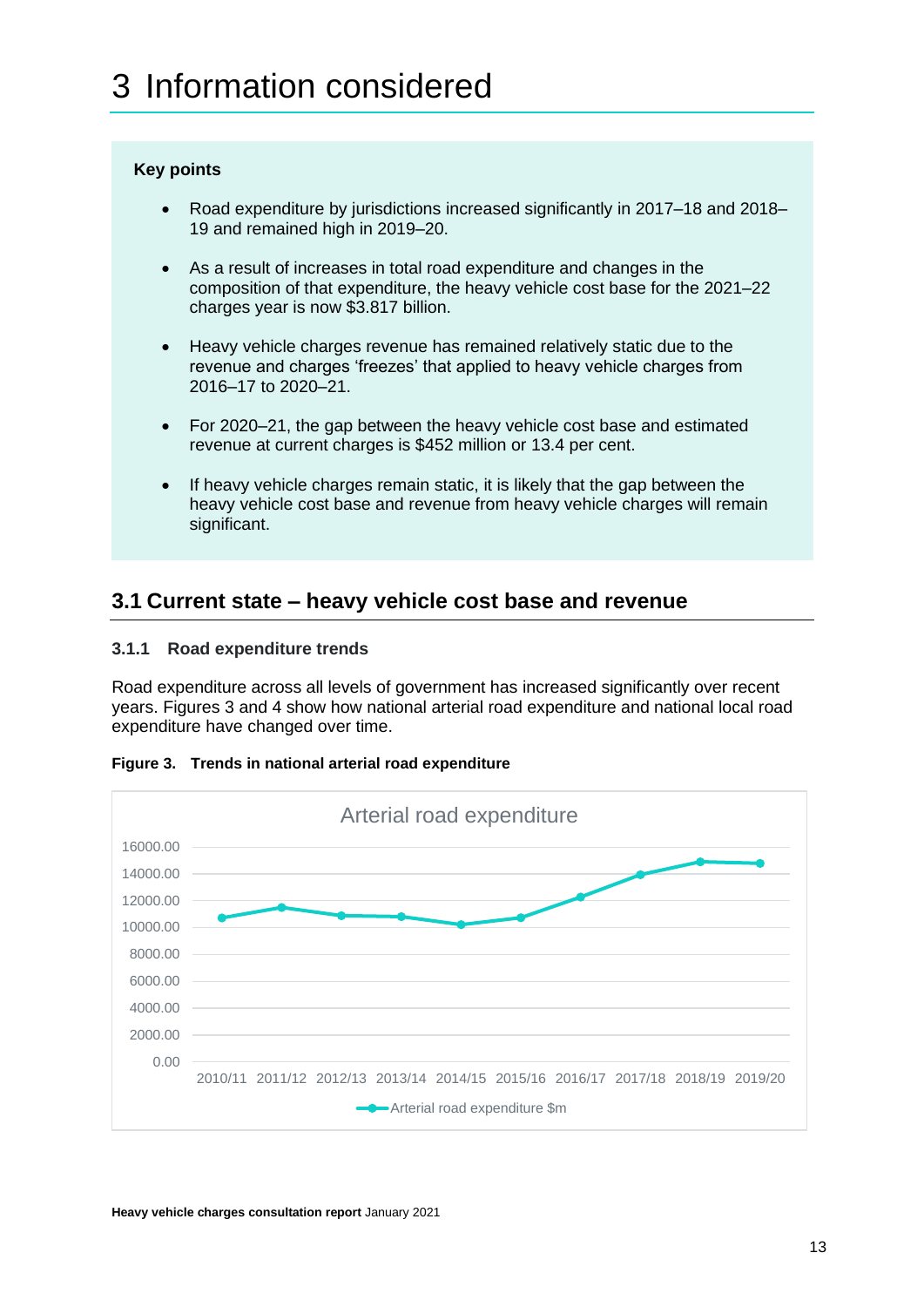



A key observation is that arterial road expenditure has increased significantly in recent years. As the heavy vehicle cost base is the part of total expenditure allocated to heavy vehicles, it will be influenced by expenditure trends.

#### <span id="page-13-0"></span>**3.1.2 Changes in expenditure since 2016–17**

When the then-Transport and Infrastructure Council made the decision to 'freeze' heavy vehicle charges in November 2017, it was relying on the latest road expenditure information for 2016–17. In its latest deliberations, ITMM has relied on expenditure information for 2019– 20. Showing changes in expenditure since 2016–17 helps illustrate how the heavy vehicle cost base has been affected by changes in road expenditure over recent years.

| Code           | <b>Expenditure category</b>                                                    | Share<br>allocated to<br>heavy vehicles<br>in 2019-20 | 2016-17<br>expenditure \$m | 2019-20<br>expenditure \$m | Change<br>$\mathsf{Sm}$ | Change<br>$\%$ |
|----------------|--------------------------------------------------------------------------------|-------------------------------------------------------|----------------------------|----------------------------|-------------------------|----------------|
| A              | Servicing and operating<br>expenses                                            | 6.7%                                                  | 785                        | 984                        | 199                     | 25%            |
| <b>B1</b>      | Routine maintenance                                                            | 38.4%                                                 | 690                        | 683                        | $-7$                    | -1%            |
| <b>B2</b>      | Periodic surface maintenance<br>of sealed roads                                | 51.9%                                                 | 584                        | 686                        | 102                     | 17%            |
| C              | Bridge maintenance &<br>rehabilitation                                         | 31.0%                                                 | 284                        | 370                        | 86                      | 30%            |
| D              | Road rehabilitation                                                            | 45.7%                                                 | 911                        | 1,056                      | 145                     | 16%            |
| E              | Low-cost safety & traffic<br>improvements                                      | 8.7%                                                  | 1,197                      | 1,527                      | 330                     | 28%            |
| F <sub>1</sub> | Pavement improvements                                                          | 45.7%                                                 | 2,006                      | 2,619                      | 613                     | 31%            |
| F <sub>2</sub> | Bridge improvements                                                            | 8.2%                                                  | 1,029                      | 1,145                      | 116                     | 11%            |
| F <sub>3</sub> | Land acquisition, earthworks,<br>other extensions / improvement<br>expenditure | 7.7%                                                  | 4,093                      | 4,873                      | 780                     | 19%            |
| G <sub>1</sub> | Corporate services                                                             | 6.7%                                                  | 709                        | 852                        | 143                     | 20%            |
|                | <b>Totals</b>                                                                  | 22.2%                                                 | 12,288                     | 14,795                     | 2,507                   | 20%            |

**Table 1. Changes in state and territory road expenditure since 2016–17**

This table shows that total road expenditure that can be allocated between light and heavy vehicles has increased by \$2.5b or 20 per cent between 2016–17 and 2019–20. In addition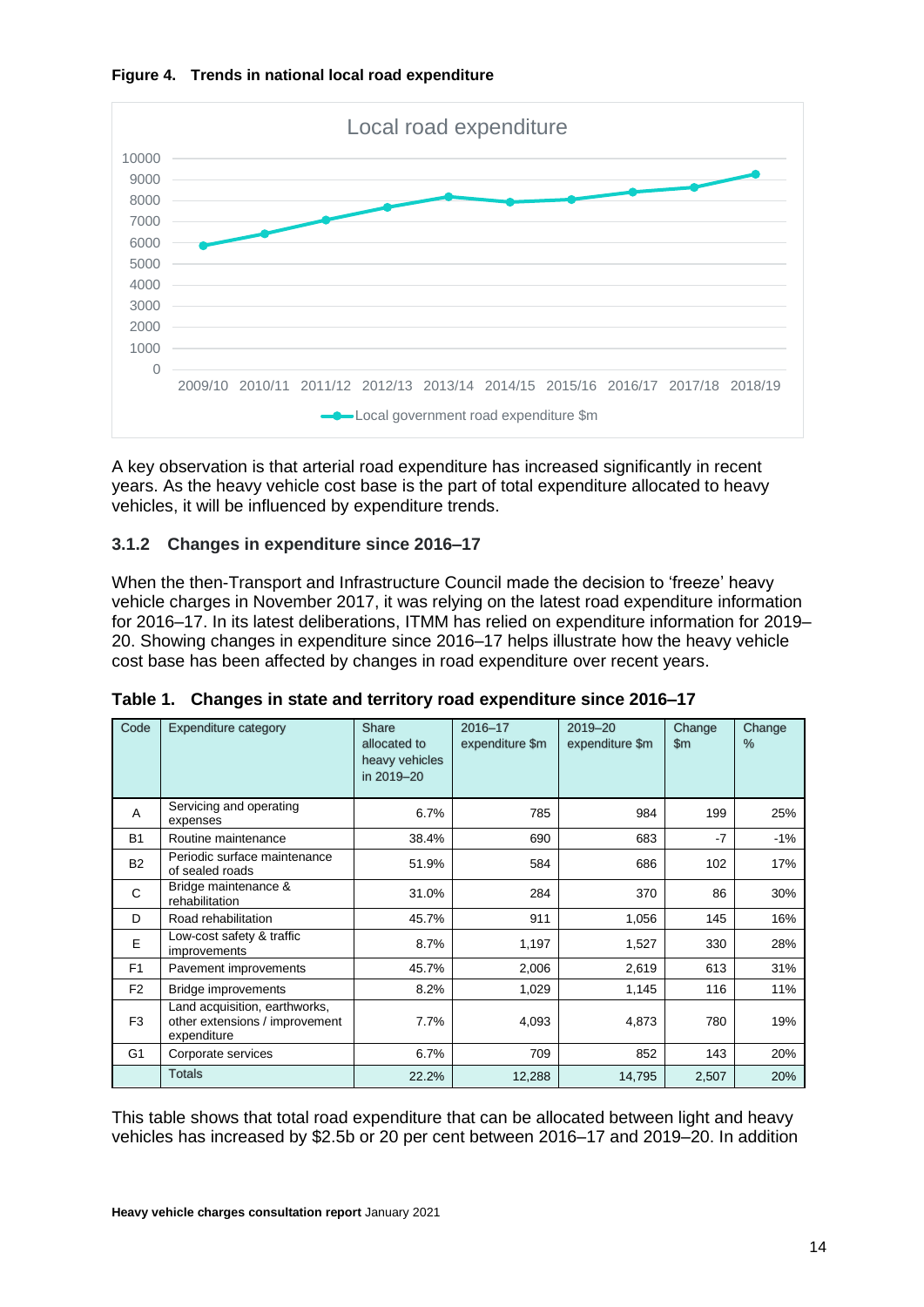to the overall increase in expenditure, the composition of expenditure has also changed. For example, expenditure in category *F1-Pavement improvements* increased by 31 per cent over this period. As approximately 46 per cent of the expenditure in this category is allocated to heavy vehicles, it has strongly contributed to the increase in the heavy vehicle cost base.

#### <span id="page-14-0"></span>**3.1.3 Expenditure in 2019–20 has remained high**

| Table 2. Latest change in state and territory road expenditure by expenditure |
|-------------------------------------------------------------------------------|
| category                                                                      |

| Code           | <b>Expenditure category</b>                                                    | Share<br>allocated to<br>heavy vehicles<br>in 2019-20 | 2018-19<br>expenditure \$m | 2019-20<br>expenditure \$m | Change<br>$\mathsf{Sm}$ | Change<br>% |
|----------------|--------------------------------------------------------------------------------|-------------------------------------------------------|----------------------------|----------------------------|-------------------------|-------------|
| A              | Servicing and operating<br>expenses                                            | 6.7%                                                  | 934                        | 984                        | 50                      | 5%          |
| <b>B1</b>      | Routine maintenance                                                            | 38.4%                                                 | 684                        | 683                        | $-1$                    | 0%          |
| <b>B2</b>      | Periodic surface maintenance<br>of sealed roads                                | 51.9%                                                 | 800                        | 686                        | $-114$                  | $-14%$      |
| C              | Bridge maintenance &<br>rehabilitation                                         | 31.0%                                                 | 320                        | 370                        | 50                      | 16%         |
| D              | Road rehabilitation                                                            | 45.7%                                                 | 928                        | 1,056                      | 128                     | 14%         |
| E              | Low-cost safety & traffic<br>improvements                                      | 8.7%                                                  | 1,780                      | 1,527                      | $-253$                  | $-14%$      |
| F <sub>1</sub> | Pavement improvements                                                          | 45.7%                                                 | 3,366                      | 2,619                      | $-747$                  | $-22%$      |
| F <sub>2</sub> | Bridge improvements                                                            | 8.2%                                                  | 1,043                      | 1,145                      | 102                     | 10%         |
| F <sub>3</sub> | Land acquisition, earthworks,<br>other extensions / improvement<br>expenditure | 7.7%                                                  | 4,290                      | 4,873                      | 582                     | 14%         |
| G <sub>1</sub> | Corporate services                                                             | 6.7%                                                  | 768                        | 852                        | 85                      | 11%         |
|                | <b>Totals</b>                                                                  | 22.2%                                                 | 14,913                     | 14,795                     | $-18$                   | $-1%$       |

Total expenditure in 2019–20 decreased by 1 per cent compared to the previous year, remaining close to the historically high expenditure in 2018–19. There were significant changes in the composition of the total expenditure.

#### <span id="page-14-1"></span>**3.1.4 The heavy vehicle cost base has increased**

The following table shows the heavy vehicle cost base for the 2018–19, 2019–20, 2020–21 and 2021–22 charges years. These are based on reported expenditure for the prior seven years. These figures may differ slightly from historical published figures due to later revisions of expenditure and usage data.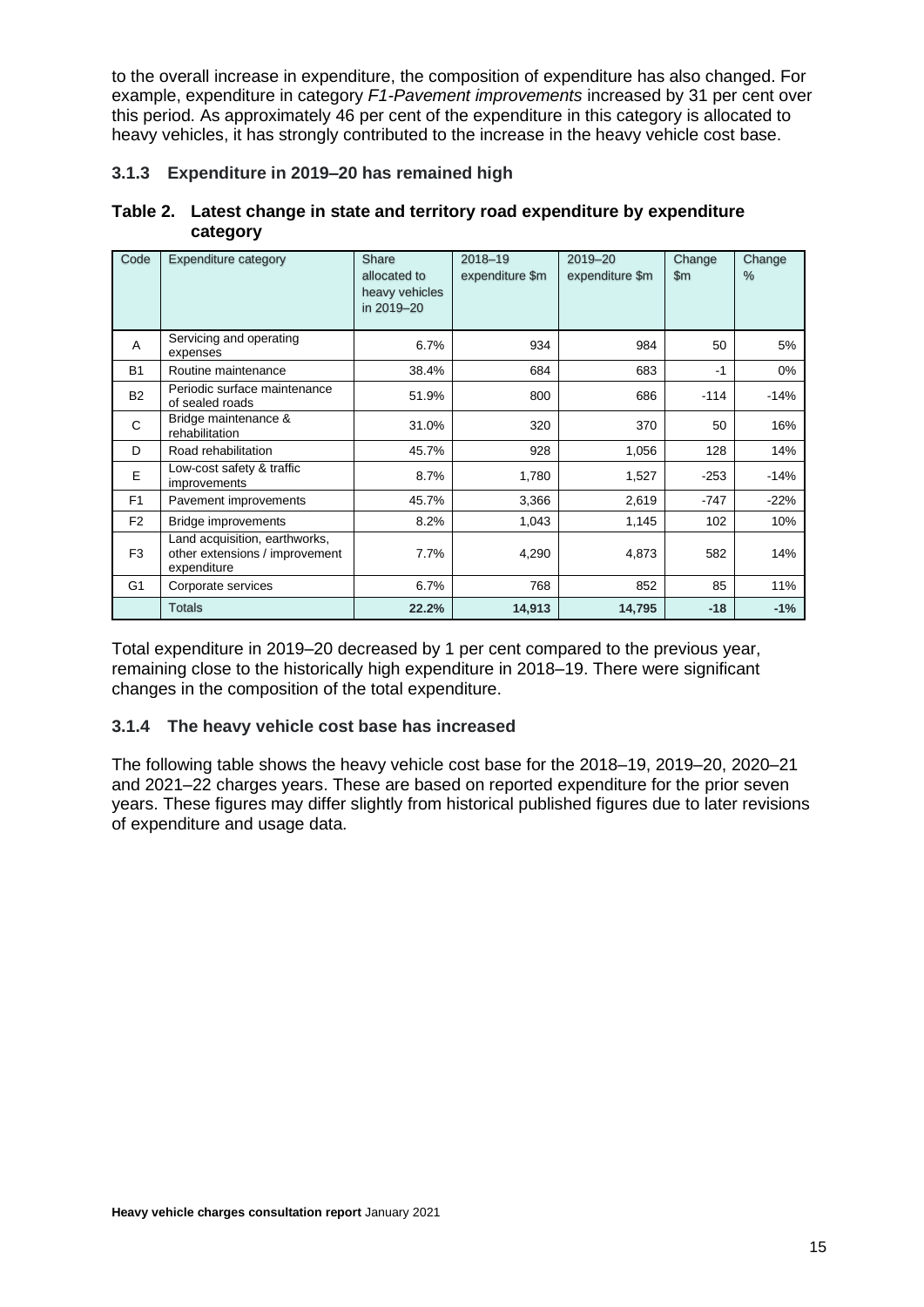#### **Table 3. Heavy vehicle cost base in various heavy vehicle charges years**

| Heavy vehicle charges year | Cost base, \$m |
|----------------------------|----------------|
| 2018-19                    | 3,058.6        |
| 2019-20                    | 3,274.7        |
| $2020 - 21$                | 3,713.6        |
| $2021 - 22$                | 3,817.2        |

The heavy vehicle cost base for 2021–22 is now \$3.817b. This figure has increased significantly since 2018–19 when governments initially decided to freeze heavy vehicle charges.

#### <span id="page-15-0"></span>**3.1.5 Charges revenue**

The implementation of the 'frozen revenue' approach for 2016–17 and 2017–18 heavy vehicle charges followed by the 'frozen charges' approach for 2018–19, 2019–20 and 2020– 21 has meant that heavy vehicle charges revenue has remained static at first and then climbed slowly in recent years. Growth in heavy vehicle charges revenue was driven by growth in the heavy vehicle fleet and increasing total fuel consumption.

#### <span id="page-15-1"></span>**3.1.6 Gap between heavy vehicle cost base and revenue for 2020–21 charges year**

The significant increases in road expenditure outlined in sections 3.1.2 and 3.1.3 combined with the slower growth in heavy vehicle charges revenue outlined in section 3.1.5 have resulted in a gap between the heavy vehicle cost base and heavy vehicle charges revenue.



**Figure 5. Comparison of heavy vehicle cost base and estimated revenue**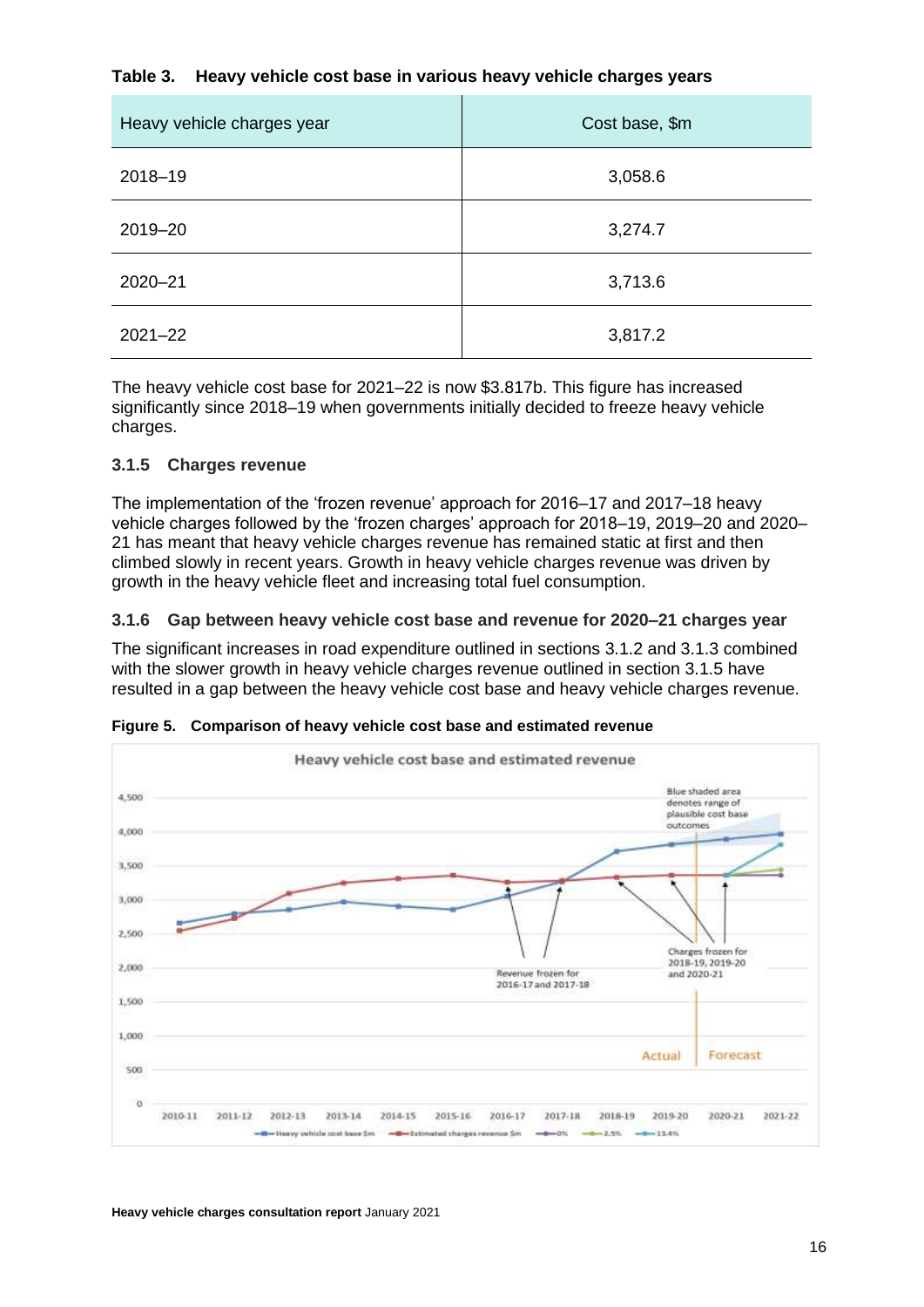Figure 5 shows that the heavy vehicle cost base is higher than the revenue collected through current heavy vehicle charges in 2019–20, noting that under the PAYGO system, heavy vehicle charges for 2021–22 would be set based on the heavy vehicle cost base calculated using expenditure data for the seven years to 2019–20. This is due to the two-year lag between expenditure occurring, and the charges based on that expenditure being collected.

The expenditure forecast for 2021–22 and 2022–23 is a conservative forecast based on the heavy vehicle cost base growing by 2 per cent per annum. The blue shaded area indicates that there is significant uncertainty around this forecast and expenditure may grow faster or slower than predicted.

This two-year lag means that the cost base and revenue lines cannot be expected to coincide unless expenditure is static. That is, over and under recoveries would be expected to occur. Figure 5 shows the period of over recovery following the 2014 determination. However, it is important to note that under recoveries have occurred prior to the time period covered by the graph. These were, for example, due to decisions to phase in the A-trailer charge over multiple years.

Any changes to heavy vehicle charges can be implemented from 2021–22 at the earliest. An increase of 2.5% for 2021–22 as proposed by ITMM is shown as the green line.

## <span id="page-16-0"></span>**3.2 Costs currently exceed estimated revenue by 13.4 per cent**

The cost base for 2021–22 heavy vehicle charges is \$3,817.2 million compared to estimated revenue for 2021–22 at current charges (in 2020–21) of \$3,365.2 million.

The NTC estimates that current heavy vehicle charges would need to rise by 13.4 per cent in 2021–22 to ensure governments recover the amount spent on providing roads to heavy vehicles in 2019–20.

#### **Table 4. Increase in revenue required**

| Calculation of increase required to achieve full cost recovery                                        | \$m     |
|-------------------------------------------------------------------------------------------------------|---------|
| Heavy vehicle cost base for 2021–22 (expenditure up to 2019–20)                                       | 3,817.2 |
| Estimated heavy vehicle charges revenue at current charges in 2021–22                                 | 3,365.2 |
| <b>Difference</b>                                                                                     | 452.0   |
| Difference as percentage of estimated heavy vehicle charges revenue at current<br>charges $2021 - 22$ | 13.43%  |
| Rounded to 1 decimal                                                                                  | 13.4%   |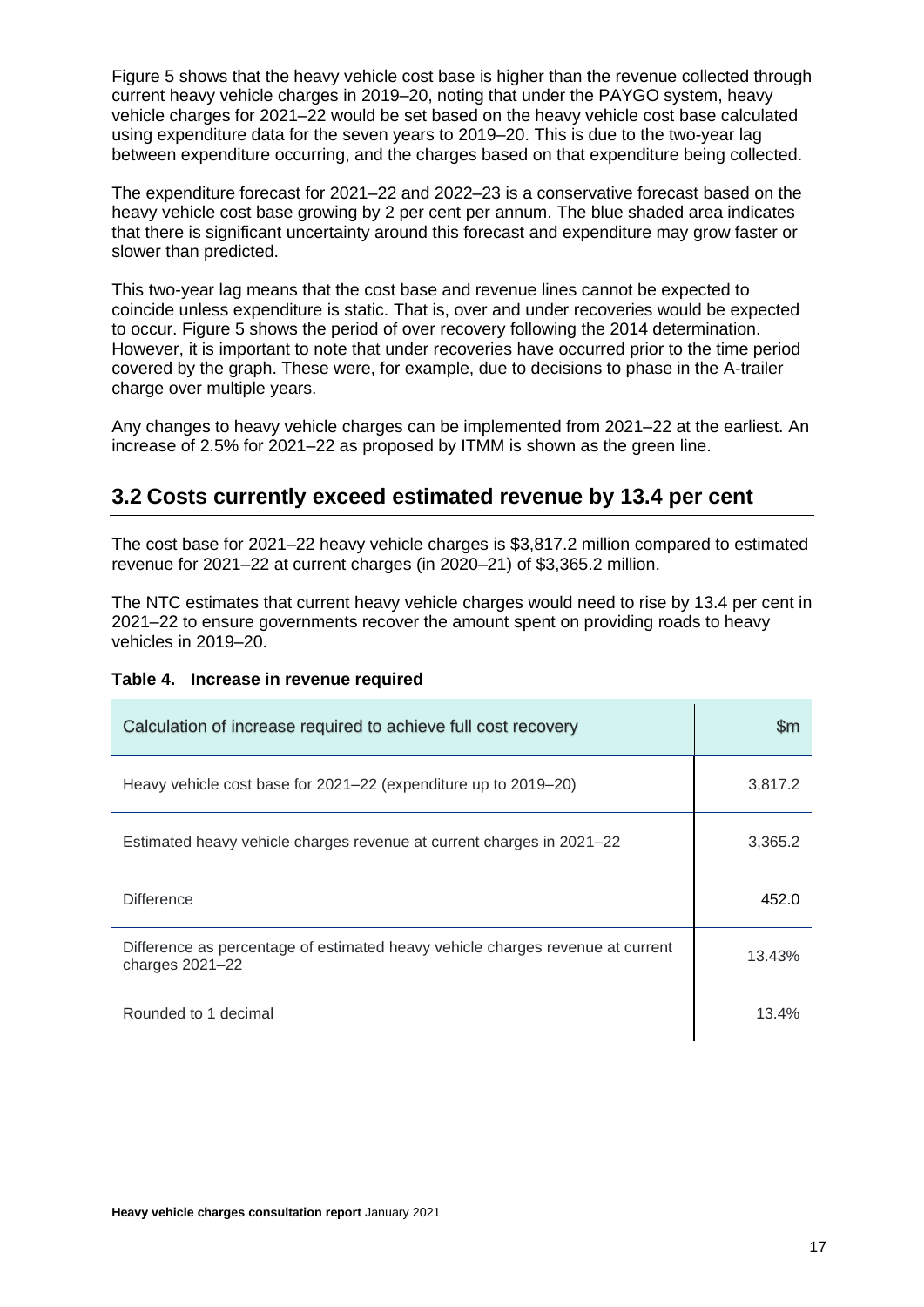<span id="page-17-0"></span>ITMM agreed to consult on a potential 2.5 per cent increase to heavy vehicle charges, and for the National Transport Commission to run the consultation between 4 January and 12 March 2021.

The proposal to increase heavy vehicle charges by 2.5% in 2021–22 is consistent with the previous decision expressed in November 2019. It represents a small increase to close some of the gap between the cost base and charges revenue.

### <span id="page-17-1"></span>**4.1 Federal Minister of Transport's proposed RUC rate**

This proposed increase would result in the following RUC rates applying:

| Table 5. | <b>RUC rates</b> |
|----------|------------------|
|----------|------------------|

| Financial year | RUC rate in c/litre |
|----------------|---------------------|
| $2021 - 22$    | 26.4                |

It is a requirement under the *Fuel Tax Act 2006* that the RUC rate be rounded to one decimal point.

### <span id="page-17-2"></span>**4.2 Changes in registration charges**

Registration charges consist of a roads component and a regulatory component. The roads component is set to recover the heavy vehicle cost base (in combination with revenue recovered from the RUC) whereas the regulatory component is set to recover the NHVR's approved budget.

Under the proposed increase, the roads component of registration charges would be increased by 2.5% in 2021–22.

The regulatory component of registration charges will be re-set for 2021-22 on the basis of the NHVR's approved budget. Only minimal changes are expected which will have an insignificant effect on overall heavy vehicle registration charges. For the analysis presented in this paper, we have therefore assumed that the regulatory component would remain unchanged.

The following table shows the registration charges for 2021–22 that would be paid by common heavy vehicle types. A more comprehensive list of registration charges is provided in Appendix B.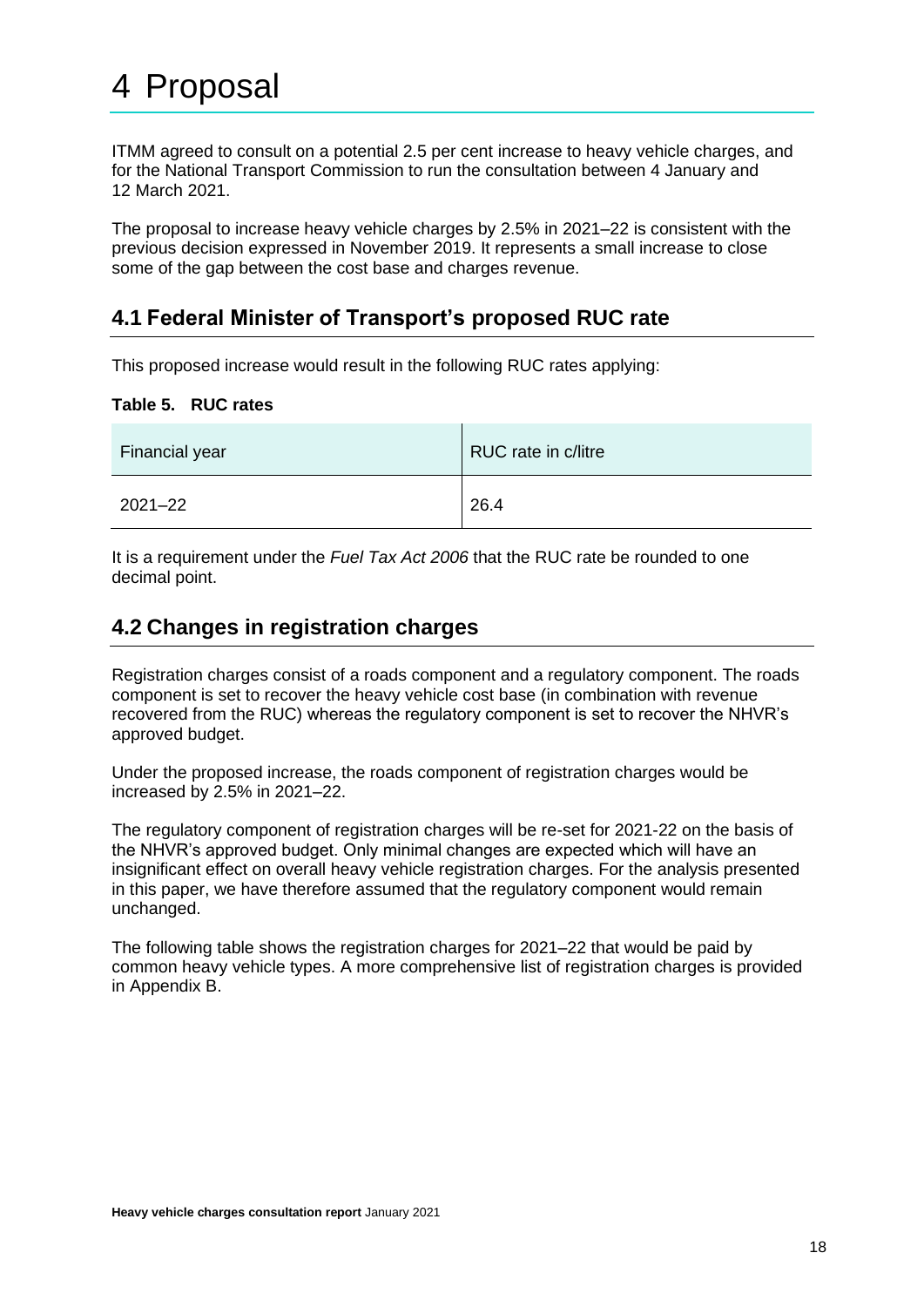#### **Table 6. Total registration charges for selected heavy vehicle types under the proposed 2.5% increase**

|                                                                      | 2020-21 total<br>registration<br>charge | 2021-22 total<br>registration<br>charge | Change<br>between 2020-<br>21 and 2021-22 |
|----------------------------------------------------------------------|-----------------------------------------|-----------------------------------------|-------------------------------------------|
| 2-axle rigid truck, no trailer, GVM to 12<br>tonnes                  | \$607                                   | \$617                                   | \$10                                      |
| 3-axle rigid truck, no trailer, GVM over<br>16.5 tonnes              | \$1,142                                 | \$1,162                                 | \$20                                      |
| 3-axle rigid truck with a 3-axle dog trailer<br>over 42.5 tonnes GCM | \$11,444                                | \$11,713                                | \$269                                     |
| 6-axle articulated truck                                             | \$6,225                                 | \$6,369                                 | \$144                                     |
| 9-axle B-double                                                      | \$14,759                                | \$15,102                                | \$343                                     |
| Double road train                                                    | \$14,815                                | \$15,158                                | \$343                                     |

Due to the assumed static regulatory component of registration charges, the increase in the total registration charges for 2021–22 is slightly less than 2.5 per cent.

## <span id="page-18-0"></span>**4.3 Financial Implications**

The following table shows the financial implications for industry and governments of a 2.5 per cent increase in heavy vehicle charges.

| Table 7. Comparison of heavy vehicle cost base and estimated revenue (\$m) under |
|----------------------------------------------------------------------------------|
| the proposed 2.5% increase                                                       |

| Charges year                                                    | 2020-21 (current) | 2021-22 (2.5% increase) |
|-----------------------------------------------------------------|-------------------|-------------------------|
| <b>Heavy Vehicle Cost Base</b>                                  | 3,717.0           | 3,817.2                 |
| Road User Charge Revenue                                        | 1,903.9           | 1,953.0                 |
| <b>Registration Roads Component</b><br>Revenue                  | 1,430.5           | 1,496.3                 |
| <b>Total Heavy Vehicle Charges</b><br>Revenue                   | 3,334.4           | 3.449.4                 |
| Difference between Heavy Vehicle<br>Cost Base and Total Revenue | $-382.6$          | $-367.9$                |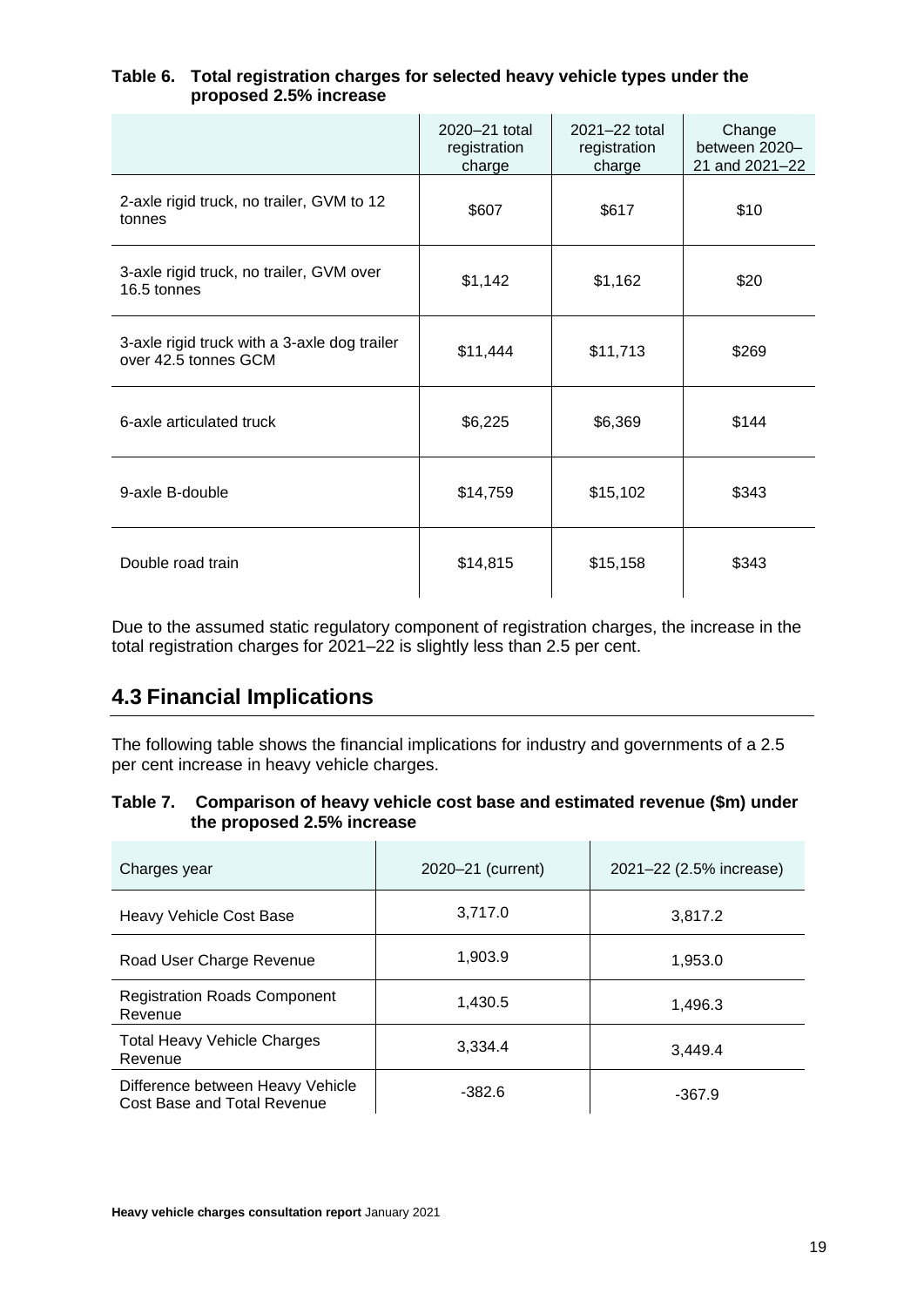This shows that industry is estimated to pay an additional \$115m in heavy vehicle charges in 2021–22 compared to 2020–21.

Governments depend on revenue from heavy vehicle charges to be able to fund the investment in the road network reflected in recent road expenditure figures.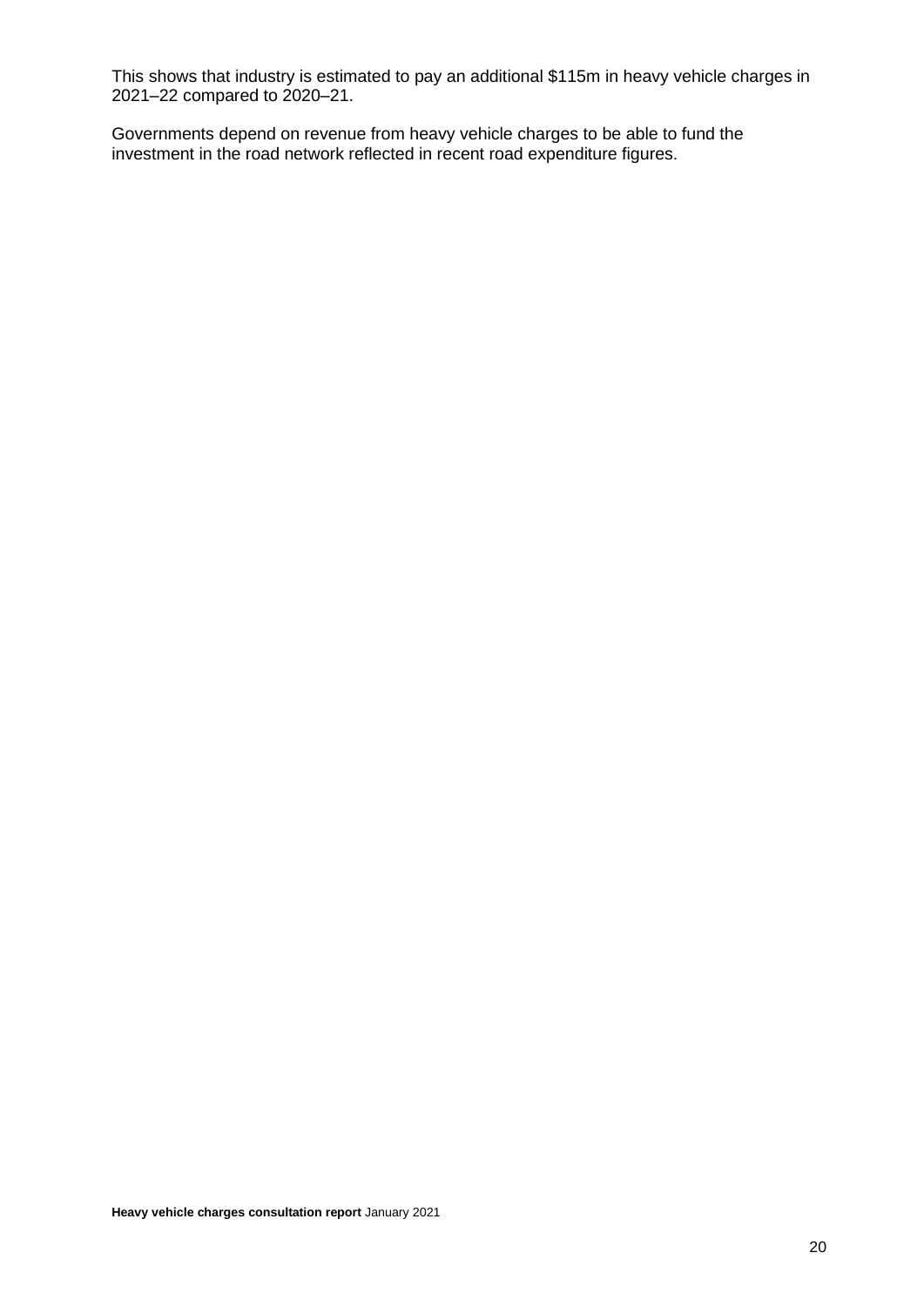## <span id="page-20-1"></span><span id="page-20-0"></span>**5.1 Next steps**

Public submissions on this proposal are invited through this discussion paper available on the NTC website. The closing date for submissions is 12 March 2021

Following the conclusion of the public consultation process and any comments received, the NTC will provide advice on the proposed increases to ITMM and the Deputy Prime Minister as Minister for Infrastructure, Transport and Regional Development.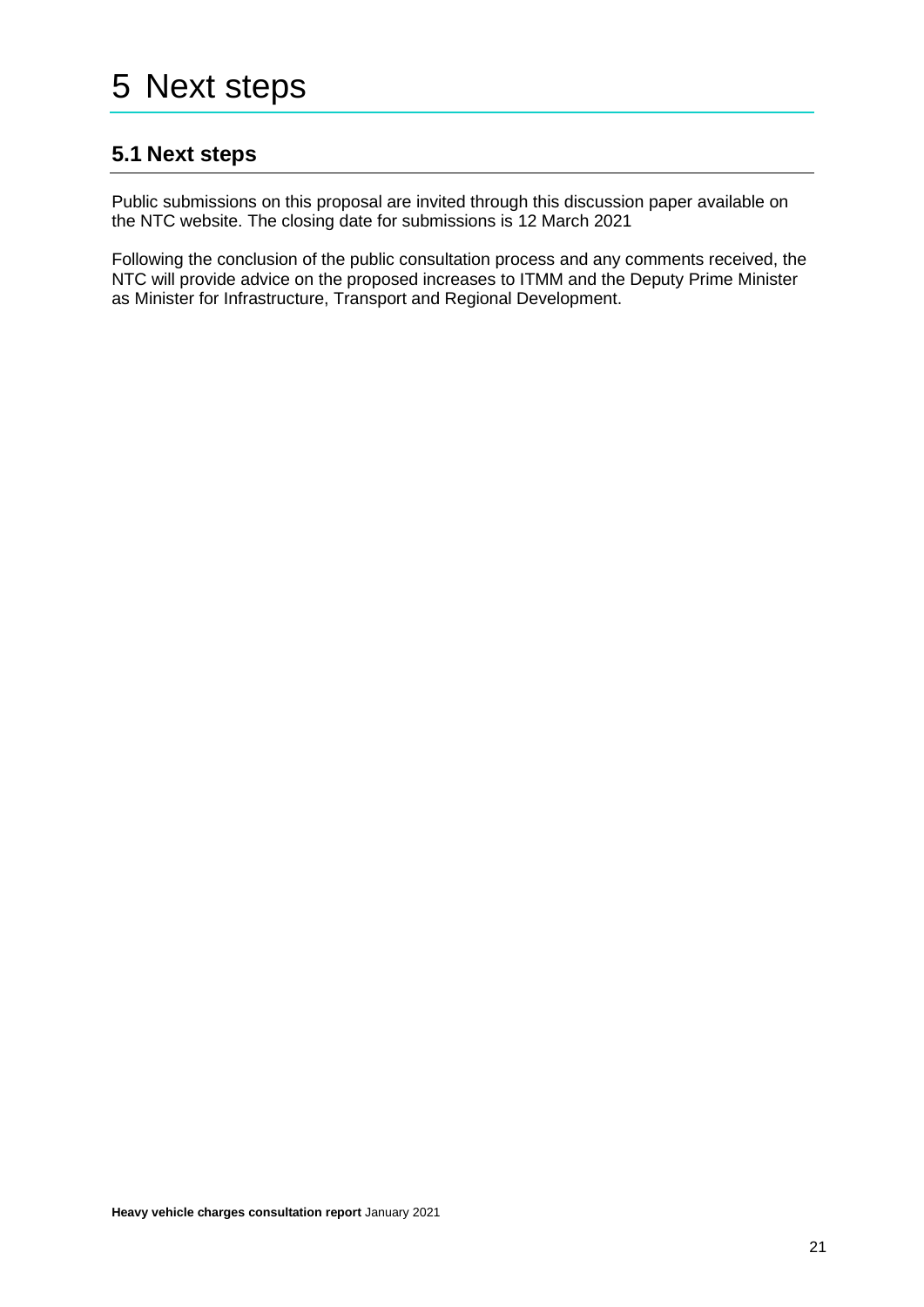## <span id="page-21-0"></span>**Appendix A** Heavy vehicle charges

The proposal is that a 2.5 per cent increase be applied to the roads component of registration charges in 2021–22. The regulatory component of registration charges will be reset on a cost recovery basis for 2021–22, with minimal changes expected. This means that the overall increase in total registration charges including both regulatory and roads components is expected to be slightly below 2.5 per cent, as shown in the table below.

|                                           |                        |           | 2020-21 charges         |                        |                    | 2021-22 charges         |              |                                                           |
|-------------------------------------------|------------------------|-----------|-------------------------|------------------------|--------------------|-------------------------|--------------|-----------------------------------------------------------|
|                                           | <b>Mass Rating for</b> | Roads     |                         | Total                  |                    |                         | Total        |                                                           |
| Vehicle Type                              | Charging               | component | Regulatory<br>component | charge<br>registration | Roads<br>component | Regulatory<br>component | registration | Percentage change in<br>charge total registration charges |
| þ<br>16<br>ਰੋ                             | Up to 12.0t            | 412       | 195                     | 607                    | 422                | 195                     | 617          | 1.7%                                                      |
|                                           | Over 12.0t             | 720       | 255                     | 975                    | 738                | 255                     | 993          | 1.8%                                                      |
| u                                         | Under 42.5t            | 1,944     | 341                     | 2,285                  | 1,993              | 341                     | 2,334        | 2.1%                                                      |
| <b>PORT</b><br>ď                          | Up to 16.5t            | 720       | 230                     | 950                    | 738                | 230                     | 968          | 1.9%                                                      |
|                                           | Over 16.5t             | 817       | 325                     | 1,142                  | 837                | 325                     | 1,162        | 1.8%                                                      |
| ū                                         | Under 42.5t            | 2,653     | 416                     | 3,069                  | 2,719              | 416                     | 3,135        | 2.2%                                                      |
|                                           | Over 42.5t             | 10,742    | 702                     | 11,444                 | 11,011             | 702                     | 11,713       | 2.3%                                                      |
| $\frac{80}{100}$<br><b>Pool</b><br>1<br>€ | Over 42.5t             | 11,354    | 704                     | 12,058                 | 11,638             | 704                     | 12,342       | 2.4%                                                      |
| <b>P</b><br>R<br>花                        | Up to 20.0t            | 720       | 245                     | 965                    | 738                | 245                     | 983          | 1.9%                                                      |
|                                           | Over 20.0t             | 817       | 346                     | 1,163                  | 837                | 346                     | 1,183        | 1.8%                                                      |
| l<br>0<br>Į<br>F<br>e                     | Up to 12.0t            | 309       | 204                     | 513                    | 317                | 204                     | 521          | 1.5%                                                      |
|                                           | Over 12.0t             | 309       | 334                     | 643                    | 317                | 334                     | 651          | 1.2%                                                      |
| $\bullet$<br>¢                            |                        | 2,260     | 414                     | 2,674                  | 2,317              | 414                     | 2,731        | 2.1%                                                      |
| poo<br>635                                |                        | 5,767     | 458                     | 6,225                  | 5,911              | 458                     | 6,369        | 2.3%                                                      |
| 00000000<br>$\frac{1}{2}$                 |                        | 13,739    | 1,020                   | 14,759                 | 14,082             | 1,020                   | 15,102       | 2.3%                                                      |
| Þ<br>poo<br>è                             |                        | 13,739    | 1,076                   | 14,815                 | 14,082             | 1,076                   | 15,158       | 2.3%                                                      |
| B                                         |                        | 15,398    | 1,186                   | 16,584                 | 15,783             | 1,186                   | 16,969       | 2.3%                                                      |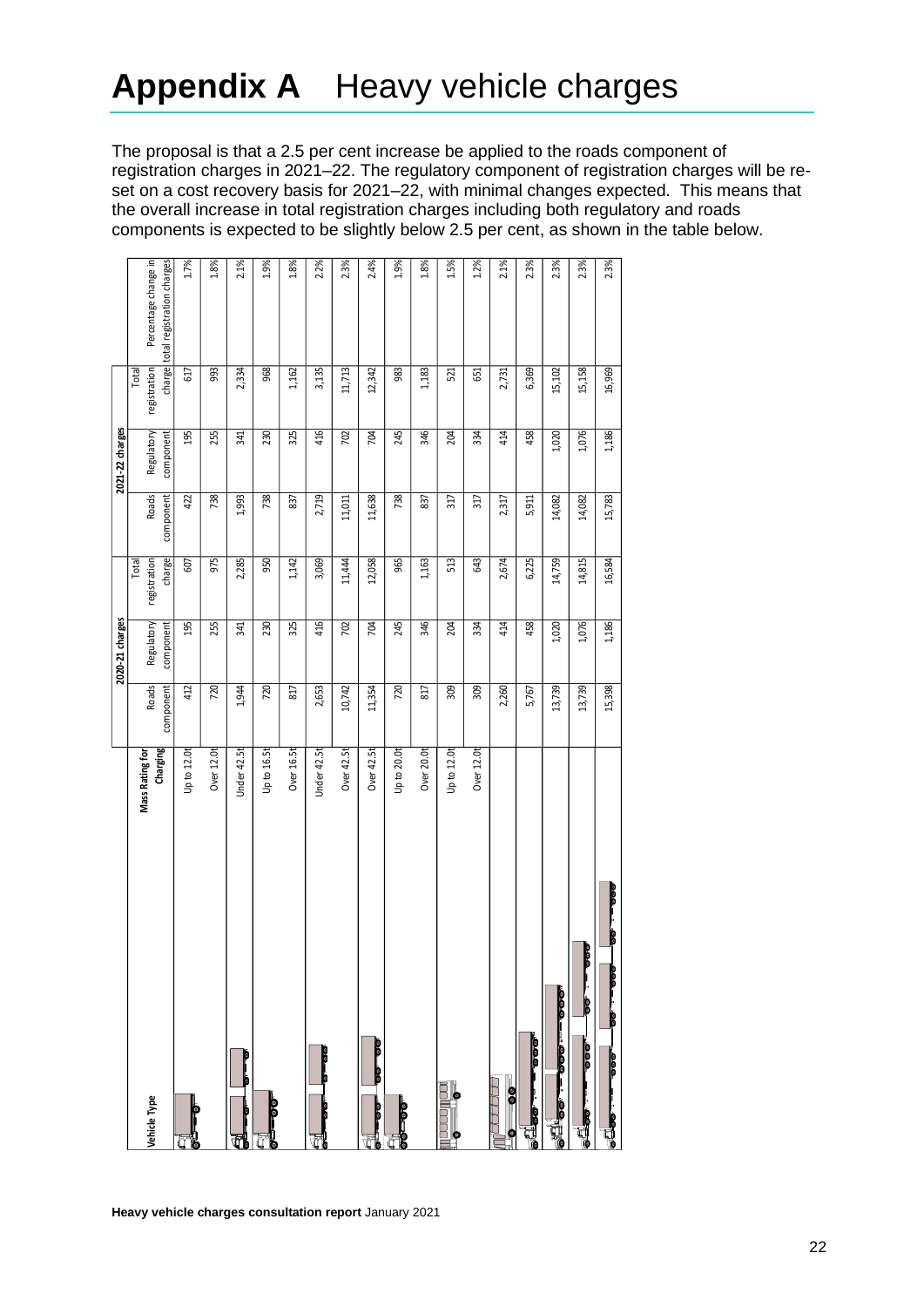## <span id="page-22-0"></span>**Glossary**

| Term                                                                  | <b>Definition</b>                                                                                                                                                                                                                                                                                                                     |
|-----------------------------------------------------------------------|---------------------------------------------------------------------------------------------------------------------------------------------------------------------------------------------------------------------------------------------------------------------------------------------------------------------------------------|
| Heavy vehicle cost<br>base                                            | The heavy vehicle cost base is that share of national government<br>road expenditure that can be attributed to the heavy vehicle sector in<br>the PAYGO model.                                                                                                                                                                        |
| Infrastructure and<br>Transport<br><b>Ministers Meeting</b><br>(ITMM) | The Infrastructure and Transport Ministers Meeting (ITMM) brings<br>together Commonwealth, State, Territory and New Zealand Ministers<br>with responsibility for transport and infrastructure issues, as well as<br>the Australian Local Government Association.                                                                      |
| <b>PAYGO</b>                                                          | Pay As You Go (PAYGO) is an approach used to determine the<br>amount to be recovered from heavy vehicles through heavy vehicle<br>charges. Trend levels of road construction and maintenance<br>expenditure and road use is assessed over the past seven years to<br>reflect the annualised costs of providing and maintaining roads. |
| Registration<br>charge                                                | Is the annual registration charge that applies to heavy vehicles by<br>vehicle and trailer type.                                                                                                                                                                                                                                      |
| Regulatory<br>component of<br>registration charge                     | The regulatory component of the heavy vehicle registration charge is<br>applied to each heavy vehicle and trailer type and is based on the<br>heavy vehicle fleet and the budget of the National Heavy Vehicle<br>Regulator.                                                                                                          |
| Roads component<br>of registration<br>charge                          | The roads component of the heavy vehicle registration charge is<br>applied to each heavy vehicle and trailer type and is determined by<br>outcomes from the PAYGO model based on heavy vehicle allocated<br>cost and use.                                                                                                             |
| Road expenditure                                                      | Road expenditure includes all government arterial and local road<br>expenditure that meets NTC guidelines for inclusion in the PAYGO<br>cost base.                                                                                                                                                                                    |
| <b>RUC</b>                                                            | Road User Charge. The Road User Charge is the charge that is<br>applied to heavy vehicle fuel use expressed in cents per litre or cents<br>per kilogram.                                                                                                                                                                              |